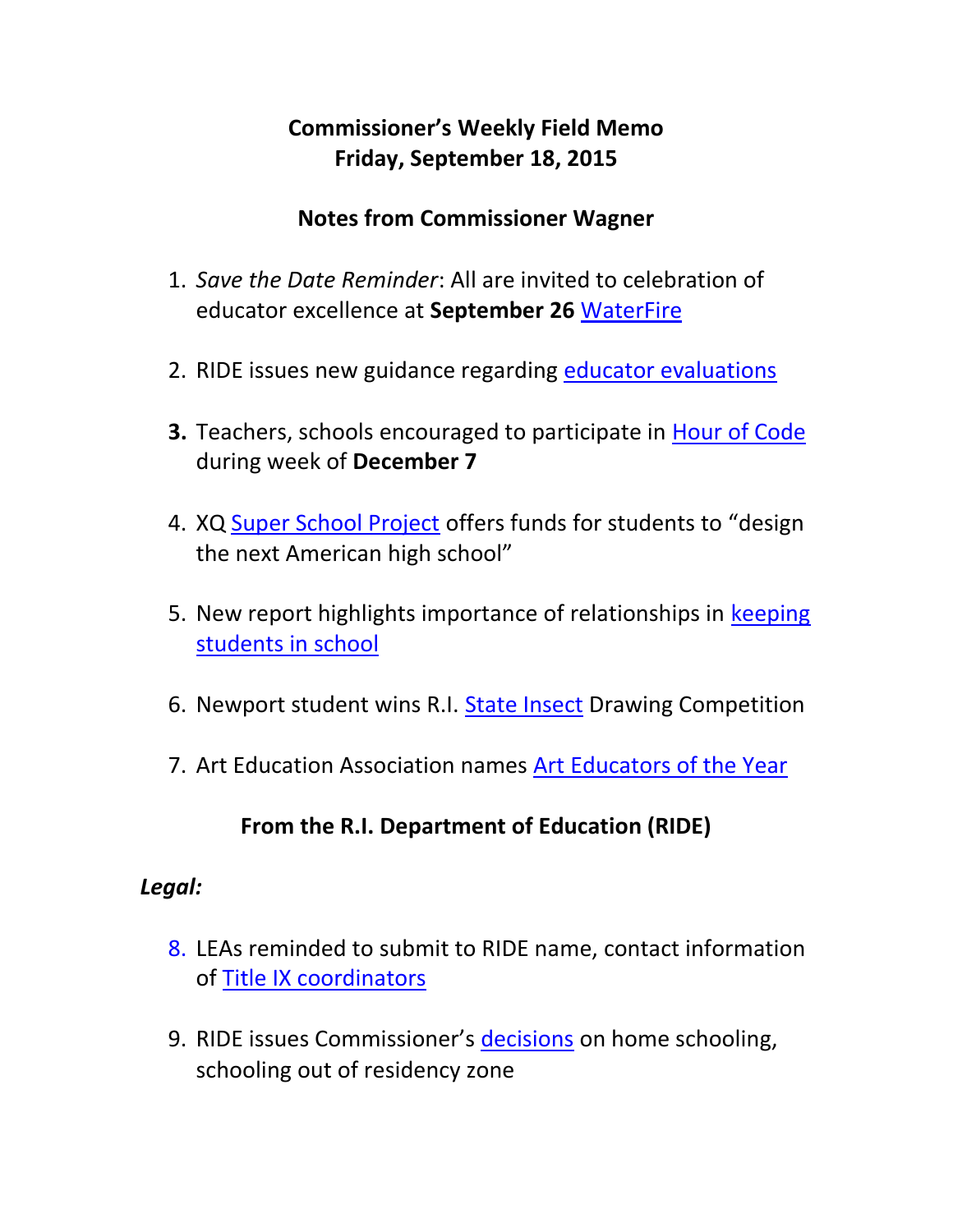#### *Data Collection:*

- 10. LEAs asked to submit data on [dual, concurrent](#page-12-0)  [enrollments](#page-12-0)
- 11. *Reminder:* LEAs asked to keep [School Profile](#page-13-0) data up to date
- 12. *Reminder:* [Renaissance](#page-13-1) data-sharing agreement must be renewed at start of new school year
- 13. *Reminder:* Pearson announces changes in testing technology for [PARCC](#page-14-0)
- 14. *Reminder:* LEAs asked to submit 2015-16 [TCS](#page-14-1) data as soon as possible
- 15. *Reminder:* Several [data collections](#page-15-0) are open or due by the end of the month

#### *Assessments:*

16. May 2015 [NECAP Science](#page-15-1) results release schedule announced

## *English Learners:*

17. RIDE to apply for waiver to allow LEAs to maintain current status regarding English Learners during [PARCC](#page-17-0)  [transition](#page-17-0)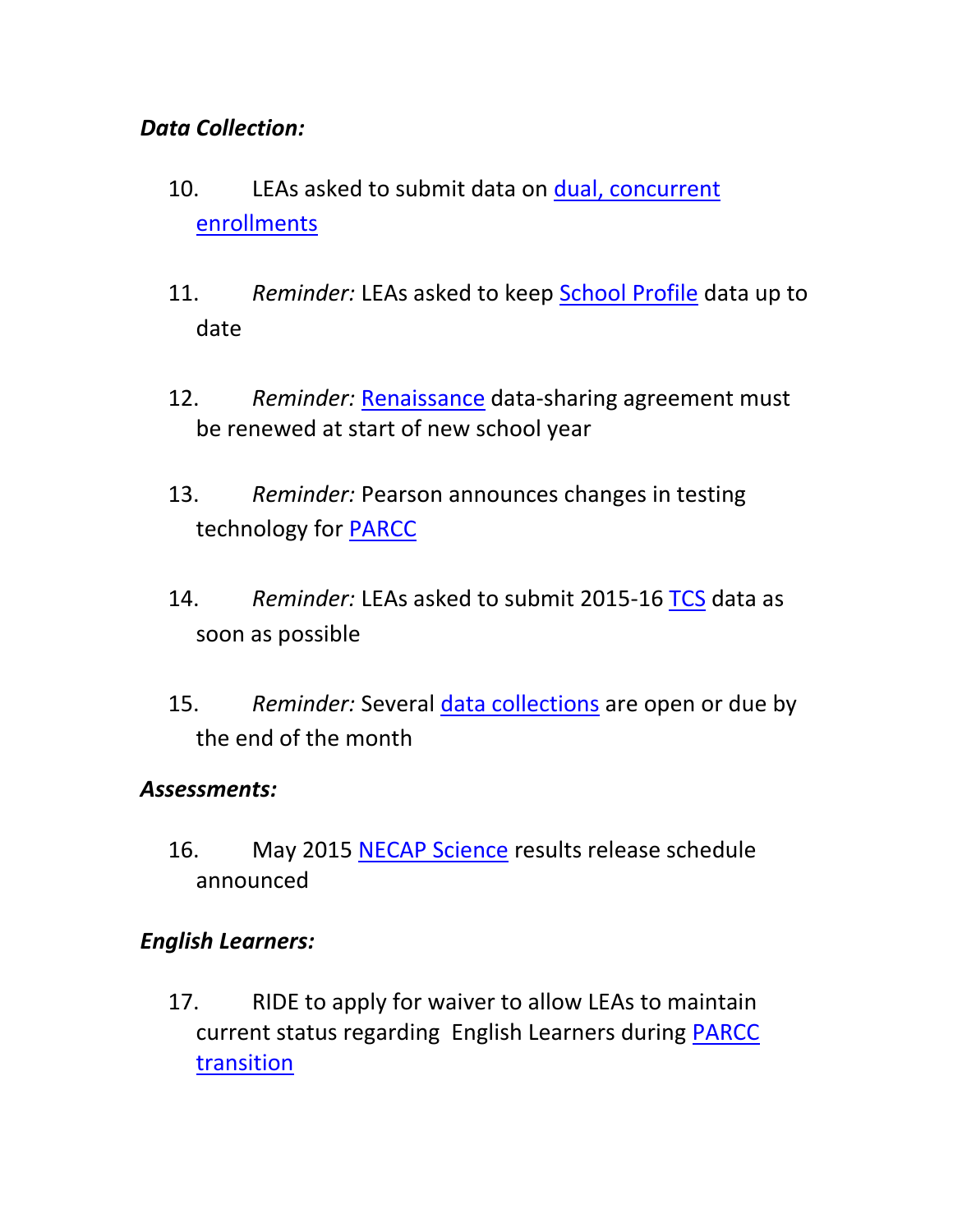#### *Educator Certification:*

**18.** LEAs asked to review and update [Personnel](#page-18-0)  [Assignment Submission](#page-18-0) by **October 1 –** *Action Item*

#### *Health & Safety:*

19. *Reminder:* New law requires opioid antagonist [Naloxone \(Narcan\)](#page-19-0) to be available in all secondary schools

#### **From other state agencies**

20. State Police sponsor [CyberPatriot competition](#page-20-0) for middle-, high-school students

## **From the U.S. Department of Education**

- 21. U.S. Department of Education launches College [Scorecard,](#page-21-0) site with data on postsecondary education
- 22. Guidance released on including children with disabilities in high-quality [early-learning programs](#page-22-0)
- 23. Educators encouraged to sign up for updates on [Connected Educator Month](#page-22-1)

## **From other organizations**

- 24. Meeting scheduled for **September 30** on personalization, [interactive curriculum](#page-22-2) materials
- **25.** Providence College seeks proposals from educators by **October 16** for conference of [project-based learning](#page-23-0)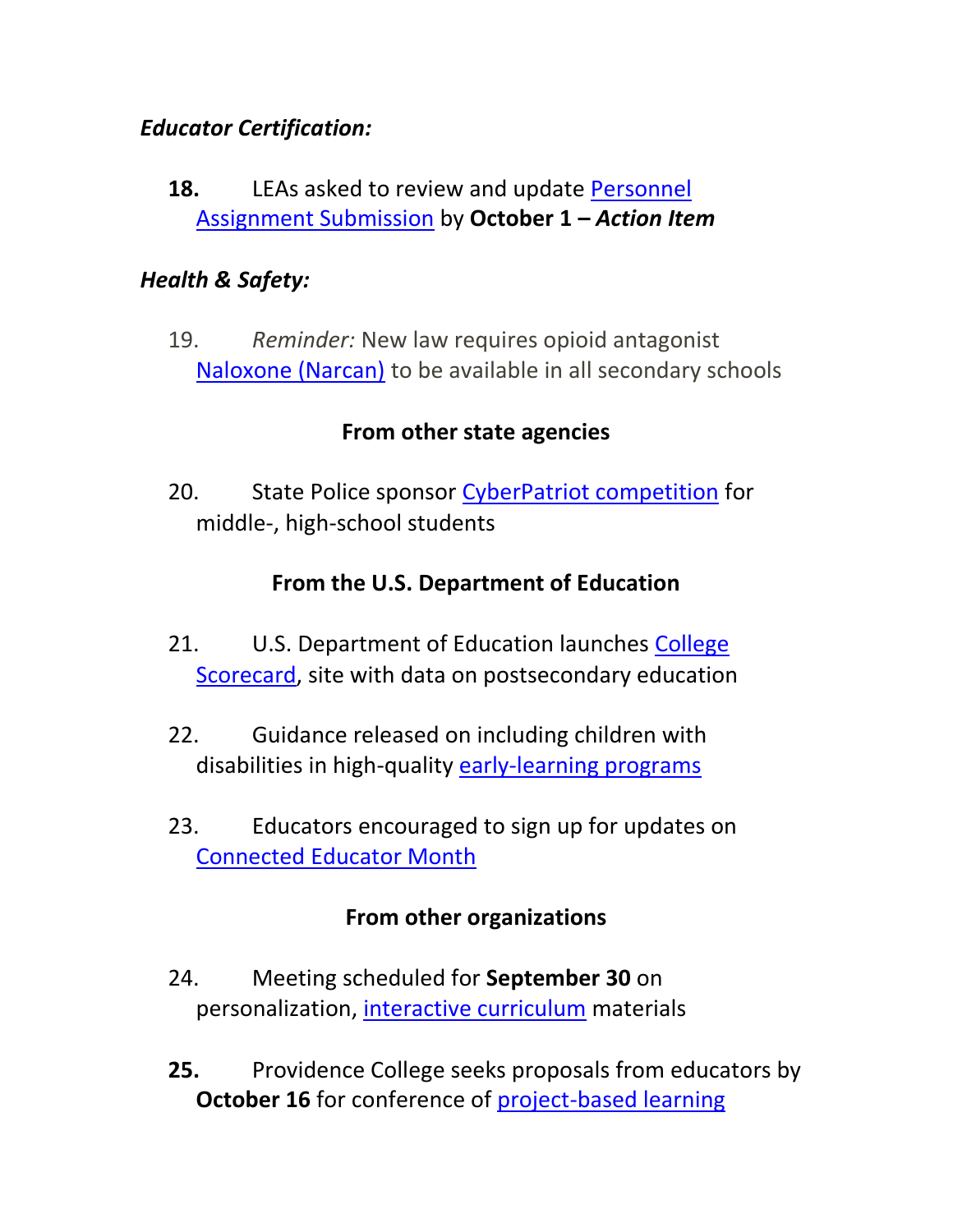- 26. AskRI.org schedules webinars next week on [homework](#page-24-0)  [help](#page-24-0)
- 27. Education Commission of the States seeks nominees for [education awards](#page-25-0)

#### **Action Item Calendar**

**Today** (September 18): [RITEAF](http://ride.ri.gov/Portals/0/Uploads/Documents/081415-FM.pdf) forms due September 30: [Personnel data](http://ride.ri.gov/Portals/0/Uploads/Documents/082815-FM.pdf) collection due September 30: [Special Ed](http://ride.ri.gov/Portals/0/Uploads/Documents/082815-FM.pdf) evaluations due October 1: Personnel Assignment Submission updates due (see [below\)](#page-18-0) October 9: [PARCC](http://ride.ri.gov/Portals/0/Uploads/Documents/091115-FM.pdf) test-options survey response

**Notes from Commissioner Wagner**

## <span id="page-3-0"></span>**1.** *Save the Date Reminder***: All are invited to celebration of educator excellence at September 26 WaterFire**

This year RIDE will honor Rhode Island educators for their outstanding service and dedication to the education profession and to Rhode Island students at "WaterFire: A Salute to Rhode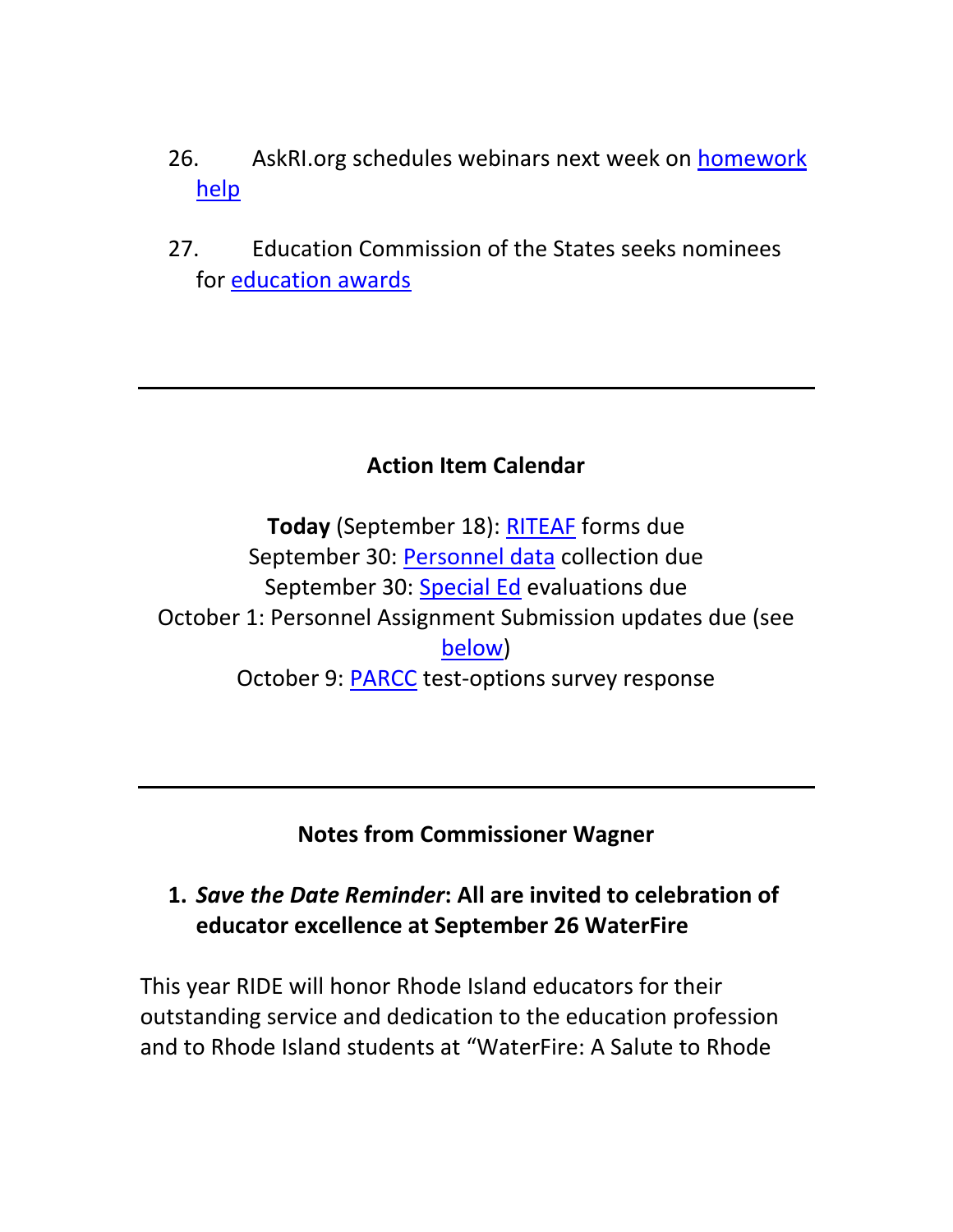Island Educators." This event will be held on Saturday, **September 26**, from 5 - 9 p.m., in downtown Providence.

At 5 p.m., an awards ceremony will be held at Memorial Park (at the corner of South Main and College Streets). Please join us as we recognize the following educators:

- National Board for Professional Teaching Standards certified educators
- 2014 Rhode Island Milken Family Foundation Educator Award winner
- Presidential Award winners and finalists for mathematics and science teaching
- 2015 Rhode Island Certified School Nurse Teacher of the Year
- 2015 School Business Official of the Year
- 2015 Adult Education Teacher of the Year
- Rhode Island Superintendent of the Year
- Rhode Island Principals of the Year
- Rhode Island Support Professionals of the Year
- 2015-16 District Teachers of the Year
- 2016 Rhode Island Teacher of the Year

All are welcome to attend the celebration to support our Rhode Island educators. In addition to the awards ceremony, this familyoriented event will include a procession featuring the honored educators, culminating with a "Ring of Fire" at the basin in downtown Providence. A private reception for honored educators and their guests will follow.

Please share this message with your principals and with other educators.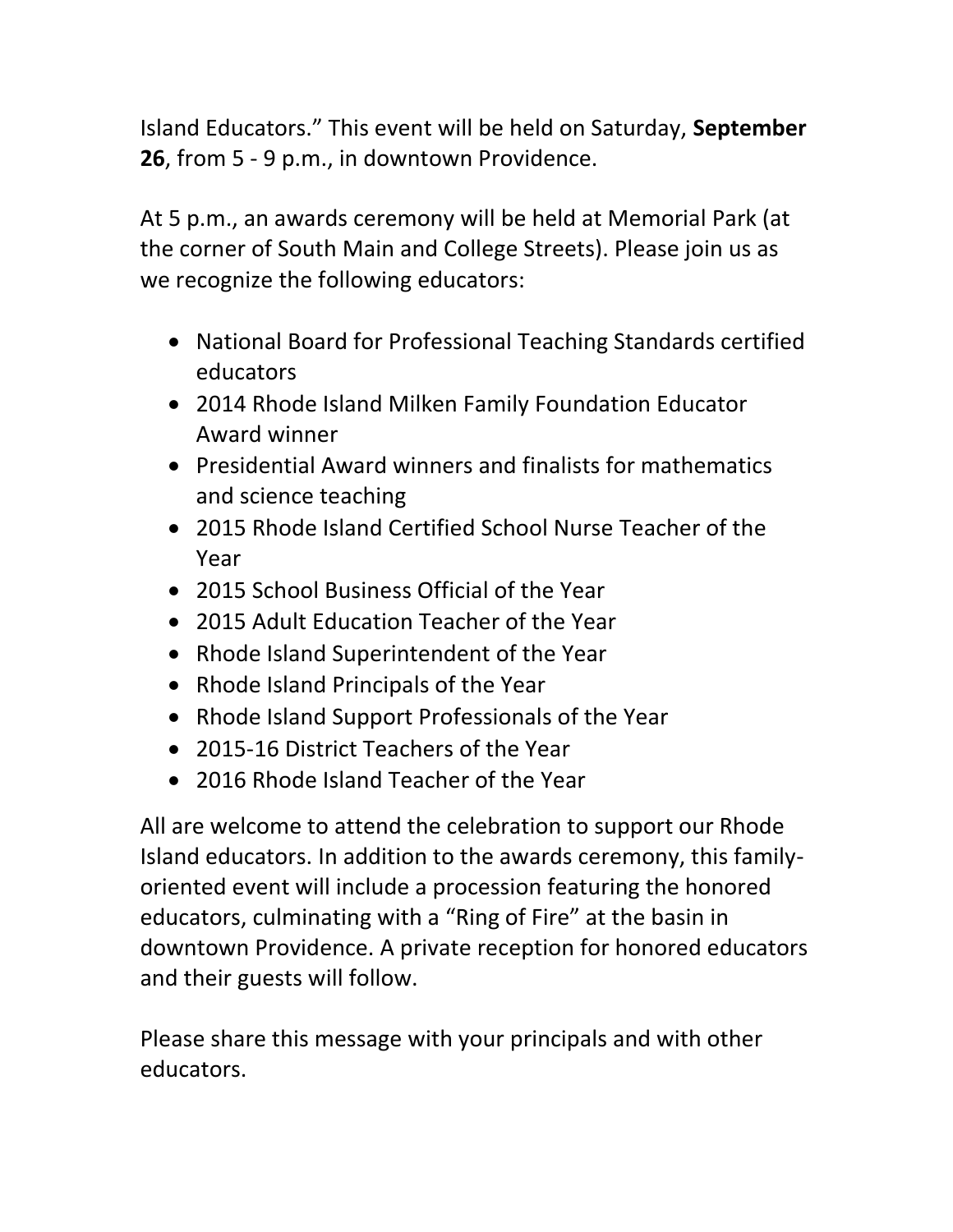If you have questions about this event, please contact Mary Keenan, at [mary.keenan@ride.ri.gov.](mailto:mary.keenan@ride.ri.gov)

#### <span id="page-5-0"></span>**2. RIDE issues new guidance regarding educator evaluations**

As you know, legislation from June 2014 (H 7096 Sub B) created RIGL § 16-12-11, which codified language on the frequency with which LEAs can evaluate educators.

Overall, the legislation provided a pause in the implementation of teacher evaluations and an opportunity to organize our school communities onto a cycle that provides teachers with meaningful feedback that supports teaching and learning.

Upon passage of the legislation, RIDE issued guidance that encouraged you to develop a mechanism to distribute teachers rated Effective and Highly Effective in 2013-14 into groups in order to stagger the completion of evaluations, increasing our capacity to support teachers. Some of you developed approaches to address caseload concerns, and, for you, this memo simply confirms the planning that you have already accomplished.

However, many of you did not complete during the 2014-15 school year any evaluations for teachers who were rated Effective or Highly Effective during 2013-14 school year. If so, under previous guidance, you are preparing to evaluate in the current school year all teachers who had previously received an Effective rating. We have received feedback that this may create capacity challenges in your efforts to provide high-quality feedback to teachers.

In order to address these concerns from the field and one of the original intents of the legislation, we encourage you to develop a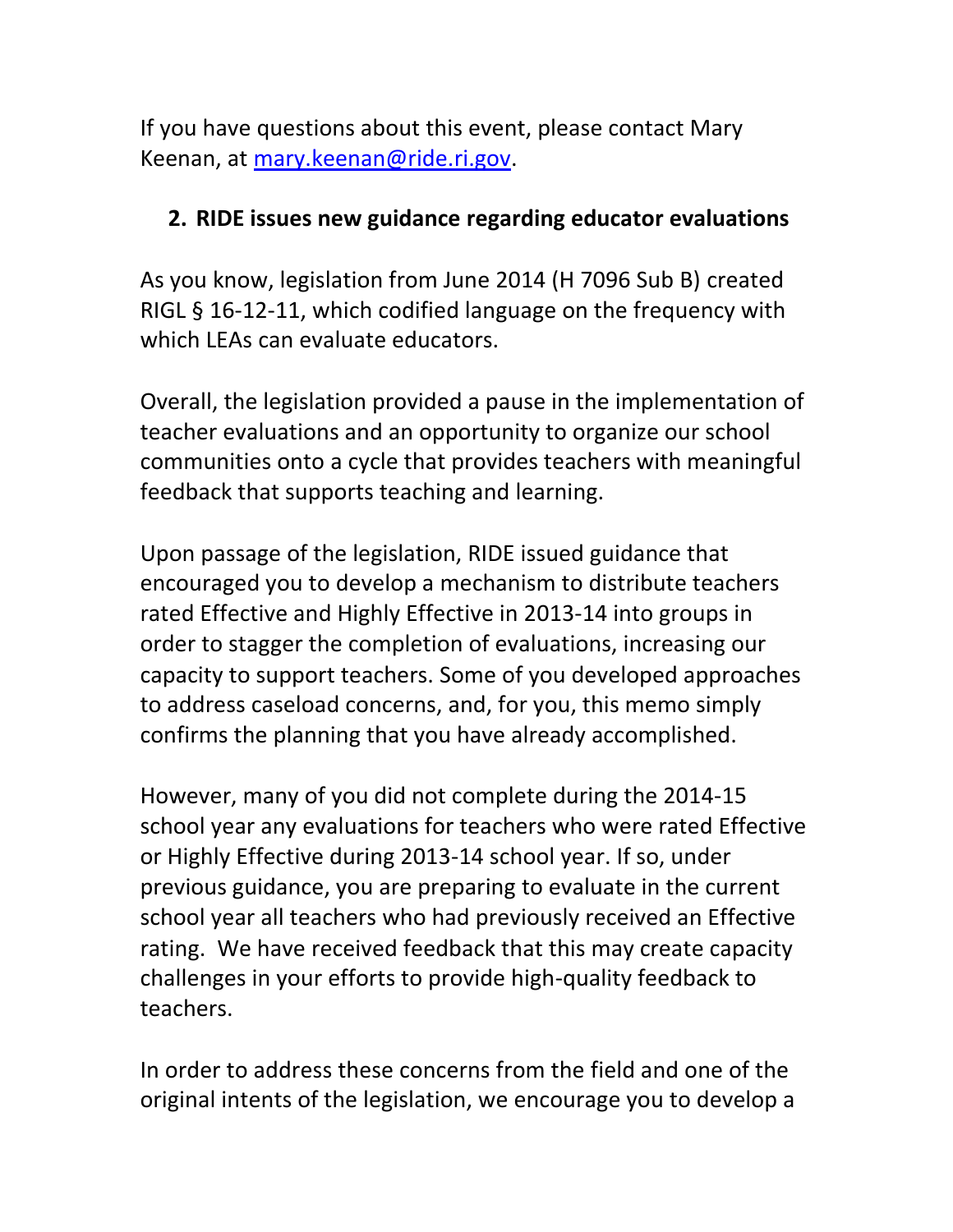mechanism to spread out the evaluation caseload if spreading the evaluation caseload over multiple years is appropriate to your needs as a school community. This new guidance is intended to support your efforts to most effectively manage the evaluation process.

Regardless of your decisions on implementation, *all tenured teachers (with the exception of those in their first year teaching under a new teaching certificate) who earned final evaluation ratings of Effective in the 2013-14 school year must be fully evaluated again by the end of the 2016-17 school year.* Similarly, *all tenured teachers (again, excepting those in their first year teaching under a new teaching certificate) who received final evaluation ratings of Highly Effective in the 2013-14 school year must be fully evaluated again by the end of the 2017-18 school year.* See the "Summary of New Guidance" table below.

We believe this guidance – provided to you at the beginning of the school year – is consistent with the intent of the legislation to provide a pause in the implementation of teacher evaluations and to provide an opportunity to initiate a sustainable practice that allows school communities to focus on instruction while providing teachers with meaningful feedback that supports teaching and learning.

If you have questions about how to develop a mechanism for staggering completion of evaluations or about this guidance, please feel free to contact [lauren.matlach@ride.ri.gov,](mailto:lauren.matlach@ride.ri.gov) in our Office of Educator Quality and Certification.

*How this applies to support professionals and building administrators:*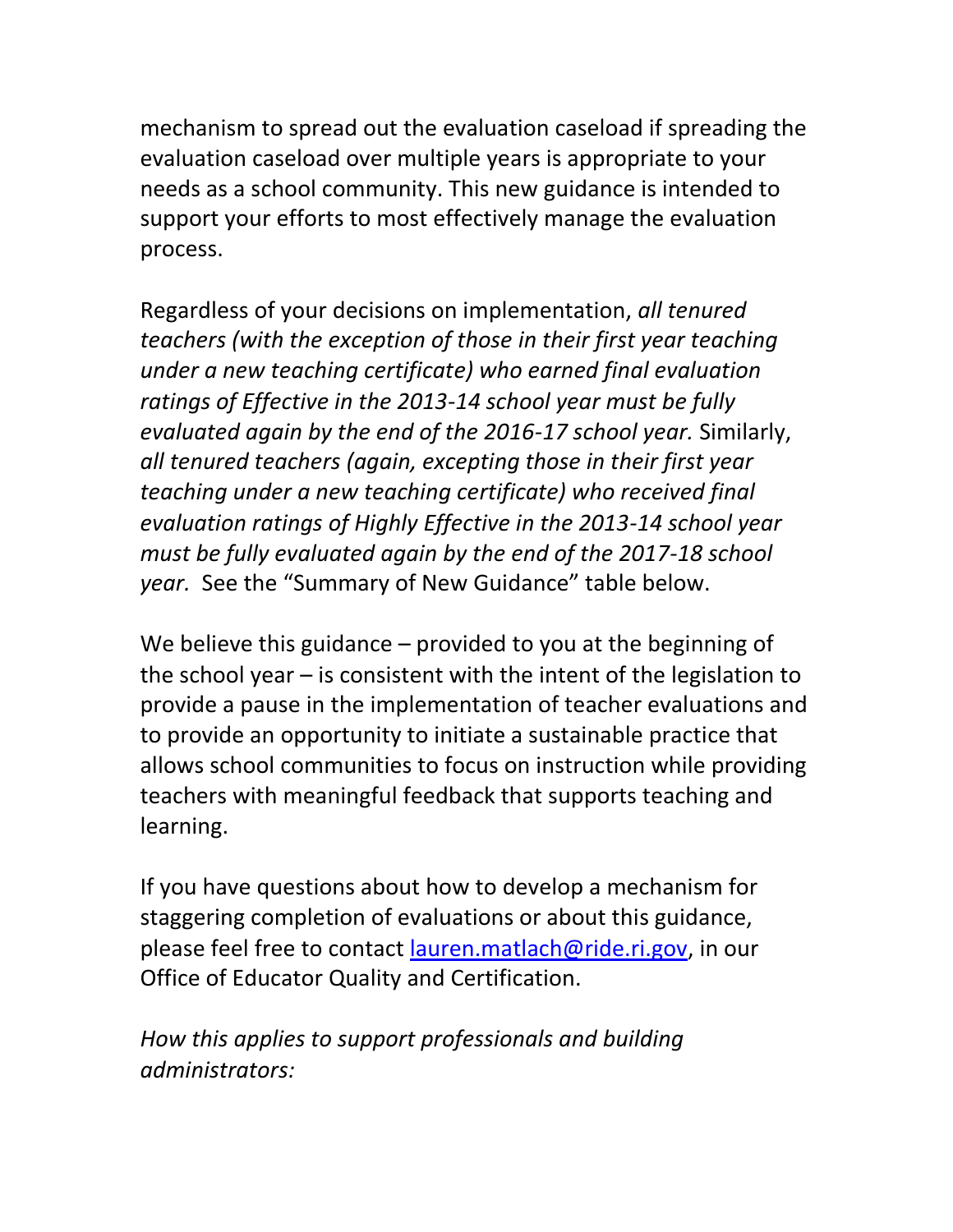Support professionals may enter the cyclical process based on their 2014-15 evaluation rating. Therefore, tenured support professionals who earned a rating of Effective in 2014-15 must be evaluated no later than 2016-17, and support professionals who earned a rating of Highly Effective in 2014-15 must be evaluated no later than 2017-18. All non-tenured support professionals, support professionals using a new certificate, and support professionals earning ratings of Ineffective or Developing must continue to be evaluated annually.

Building administrators are not included in H 7096 Sub B and must continue to receive annual evaluations.

|                          | 2013-14              | 2014-15              | 2015-16              | 2016-17                                                                                 | 2017-18                                                                                           |
|--------------------------|----------------------|----------------------|----------------------|-----------------------------------------------------------------------------------------|---------------------------------------------------------------------------------------------------|
| <b>Teachers</b>          | <b>Baseline</b>      |                      |                      | Evaluation<br>deadline for<br>teachers rated<br>Effective in<br>2013-14                 | Evaluation<br>deadline for<br>teachers rated<br><b>Highly Effective</b><br>in 2013-14             |
| Support<br>Professionals |                      | <b>Baseline</b>      |                      | Evaluation<br>deadline for<br>support<br>professionals<br>rated Effective<br>in 2014-15 | Evaluation<br>deadline for<br>support<br>professional<br>rated Highly<br>Effective in 2014-<br>15 |
| Administrators           | Annual<br>Evaluation | Annual<br>Evaluation | Annual<br>Evaluation | Annual<br>Evaluation                                                                    | Annual<br>Evaluation                                                                              |

#### **Summary of New Guidance<sup>1</sup>**

l

 $1$  Please note that nothing in this guidance is intended to override any provision in the statute on educator evaluations (RIGL 16-12-11), including the provision that LEAs may conduct annual or more frequent evaluations of a tenured teacher under certain circumstances. These circumstances include (but are not limited to) any teacher's requesting an annual evaluation, a provision for more frequent evaluations included in a negotiated collective bargaining agreement, and concerns that may arise about a teacher's performance (which must be handled in accordance with local personnel policies and with the negotiated collective bargaining agreement).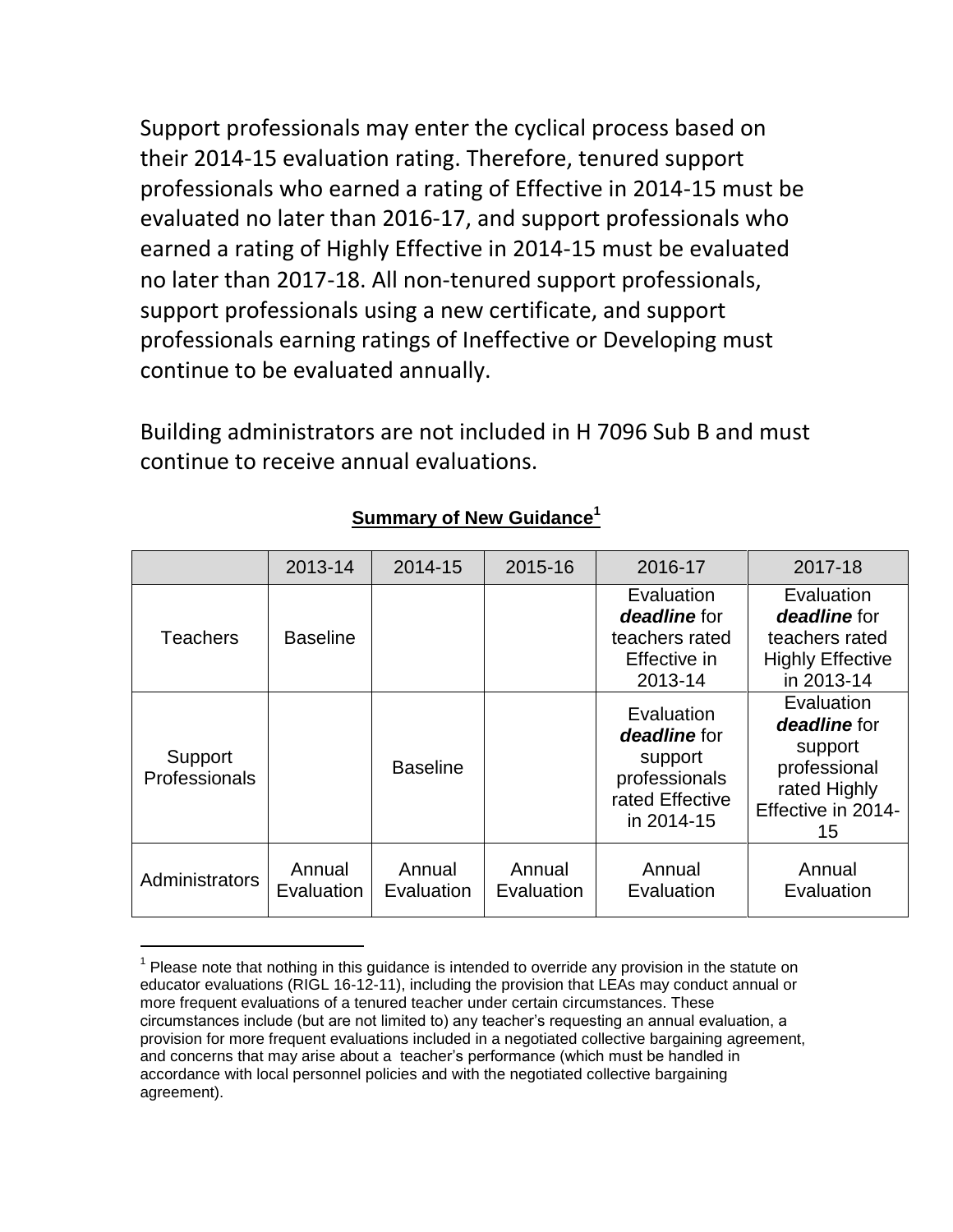## <span id="page-8-0"></span>**3. Teachers, schools encouraged to participate in Hour of Code during week of December 7**

Rhode Island schools have been active participants in the Hour of Code, and this year we would like to encourage even more of our schools and classrooms to participate. The Hour of Code is a onehour introduction to computer science, "designed to demystify code and show that anyone can learn the basics." Teachers and school leaders at every grade level can participate, and can schedule their "hour of code" anytime during the week of **December 7 through 13**. The nonprofit group Code.org sponsors Hour of Code. For more information and to register for Hour of Code, go to:

<https://hourofcode.com/us/en>

## <span id="page-8-1"></span>**4. XQ Super School Project offer funds for students to "design the next American high school"**

We also want to encourage you to take consider forming a team to enter the XQ Super School Project, a contest in which teams of students (age 13 or older) plus one adult team leader develop a plan to "design the next American high school." As described on the XQ Super School Project website: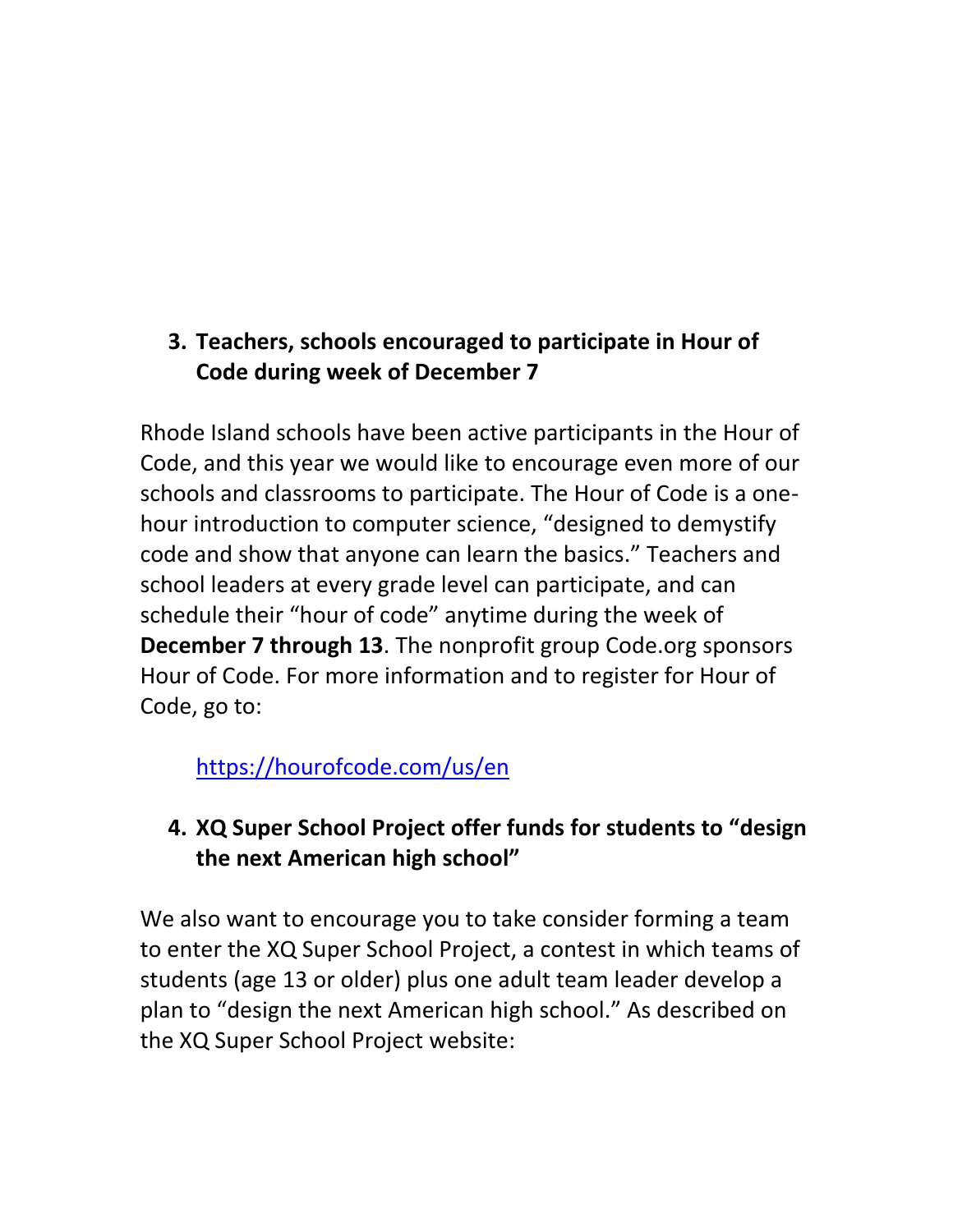Teams will unite and take on this important work of our time: rethinking and building schools that deeply prepare our students for the rigorous challenges of college, jobs, and life.

The XQ Institute, a California-based nonprofit corporation, will select five winning projects and will provide \$10 million in funds (over five years) for *each* winning project.

Initial entries are due February 1, 2016. **November 15** is the deadline to share your concept and confirm eligibility. There is an XQ informational "road show" in Boston on **October 7**. You can find more information on the XQ Super School Project website, at:

# <http://xqsuperschool.org/challenge>

In addition to the support provided by the XQ Institute, we at RIDE and other Rhode Island partners would love to work with and provide support to anyone interested in forming a team to participate in this design project. Regardless of who wins, the visioning process would be a powerful experience for your entire school community.

## <span id="page-9-0"></span>**5. New report highlights importance of relationships in keeping students in school**

A new report from Grad Nation and the America's Promise Alliance, "Don't Quit on Me: What Young People Who Left School Say About the Power of Relationships," looks at some of the reason why students leave high school without a diploma – and what we can do to keep high-school students in school. The authors of the report surveyed nearly 3,000 young people and spoke with about 150 to reach their conclusions. The essence of their findings: Relationships matter, but a single caring adult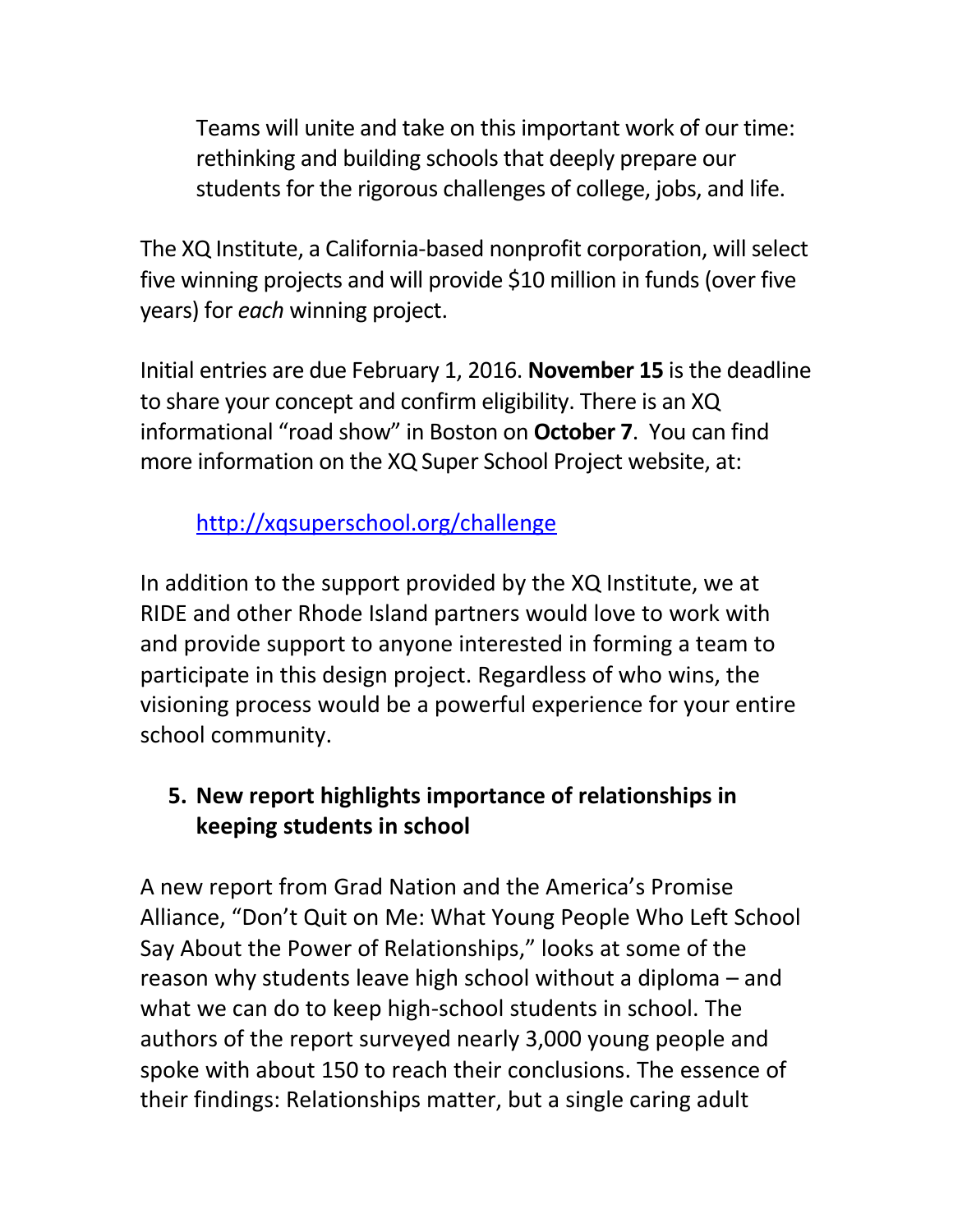cannot be the sole support. For a look at the report and at the Grad Nation website, go to:

Full report: [http://gradnation.org/sites/default/files/FullReport%20Dont](http://gradnation.org/sites/default/files/FullReport%20DontQuit_2.pdf) [Quit\\_2.pdf](http://gradnation.org/sites/default/files/FullReport%20DontQuit_2.pdf) Executive summary: [http://gradnation.org/sites/default/files/DQOM\\_Execsumm](http://gradnation.org/sites/default/files/DQOM_Execsummary.pdf) [ary.pdf](http://gradnation.org/sites/default/files/DQOM_Execsummary.pdf) Website: <http://gradnation.org/report/dont-quit-me>

## <span id="page-10-0"></span>**6. Newport student wins R.I. State Insect Drawing Competition**

Congratulations to Emma Hoag, a student at the Claiborne Pell Elementary School, in Newport, who is the winner of the Rhode Island State Insect Drawing Competition for her drawing of an American burying beetle. Governor Raimondo announced the award on Tuesday. We are using Emma's drawing as the RIDE profile this week on our social-media sites:



By the way, if you have a photo image from one of your schools that you would like us to use as the RIDE profile image, please send a copy to our social-media coordinator, [elliot.krieger@ride.ri.gov.](mailto:elliot.krieger@ride.ri.gov)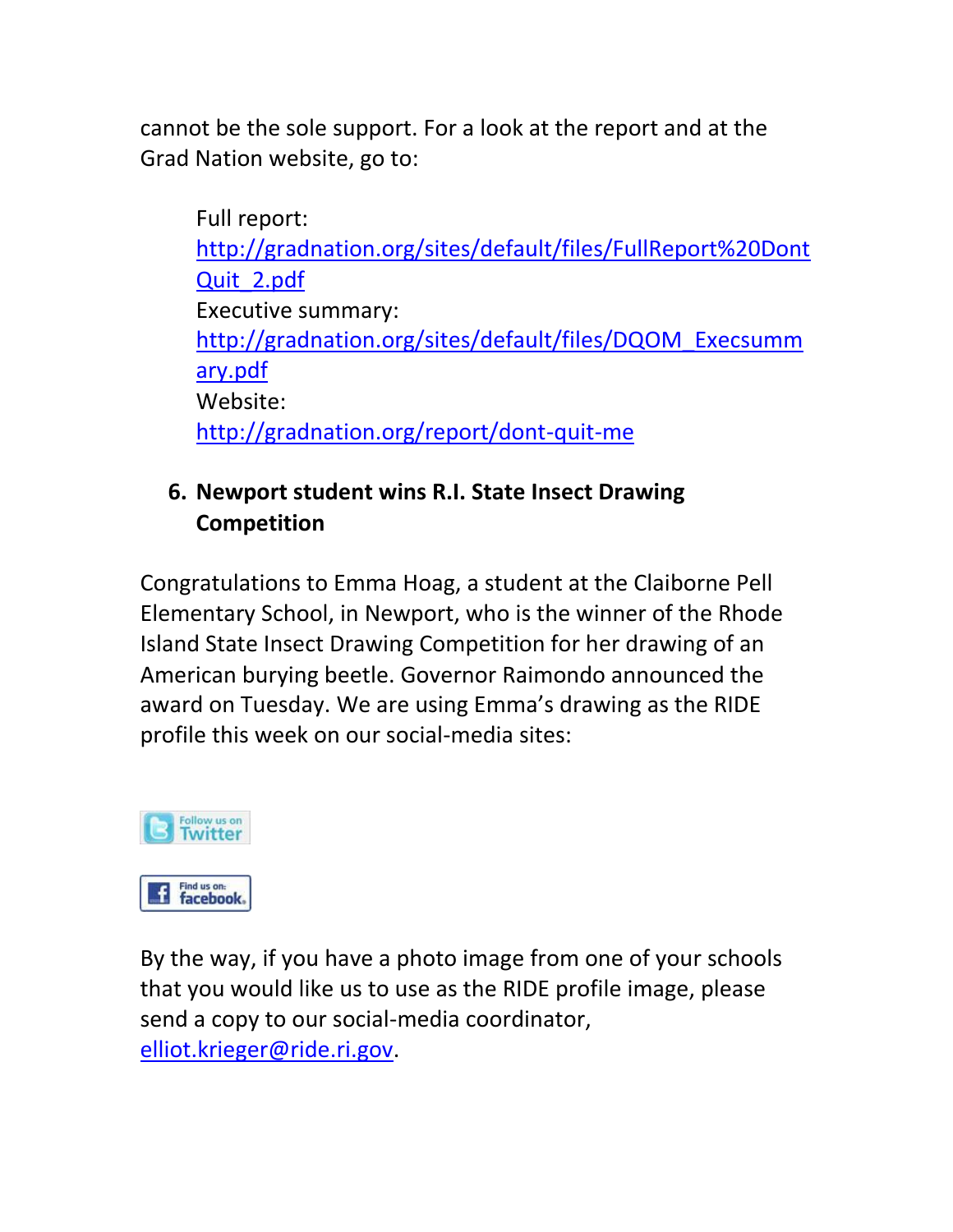## <span id="page-11-0"></span>**7. Art Education Association names Art Educators of the Year**

Congratulations to the three 2016 Rhode Island Art Educators of the Year:

- Elementary level: Sharon LaFrenaye, of the Metcalf Elementary School (Exeter-West Greenwich)
- Middle level: Rachel Armentano, Rocky Hill Middle/Upper School
- High-school level, and 2016 Outstanding Rhode Island Art Educator of the Year: Kerry Murphy, Johnston Public Schools

The Rhode Island Art Education Association will honor the winners in an awards ceremony on October 16.

#### **From RIDE**

#### *Legal:*

## <span id="page-11-1"></span>*8.* **LEAs reminded to submit to RIDE name, contact information of Title IX coordinators**

To those of you who have responded to our two previous requests for the name and contact information of your Title IX Coordinators, thank you. To those who have yet to respond, please submit the requested information as soon as possible. We have received a number of requests for an SEA-maintained list of Title IX Coordinators and, given that most states compile and maintain such a list, it is important that Rhode Island do so as well. Your speedy cooperation is requested and appreciated. Please forward the requested information to Vilma DiOrio, at [vilma.diorio@ride.ri.gov.](mailto:vilma.diorio@ride.ri.gov)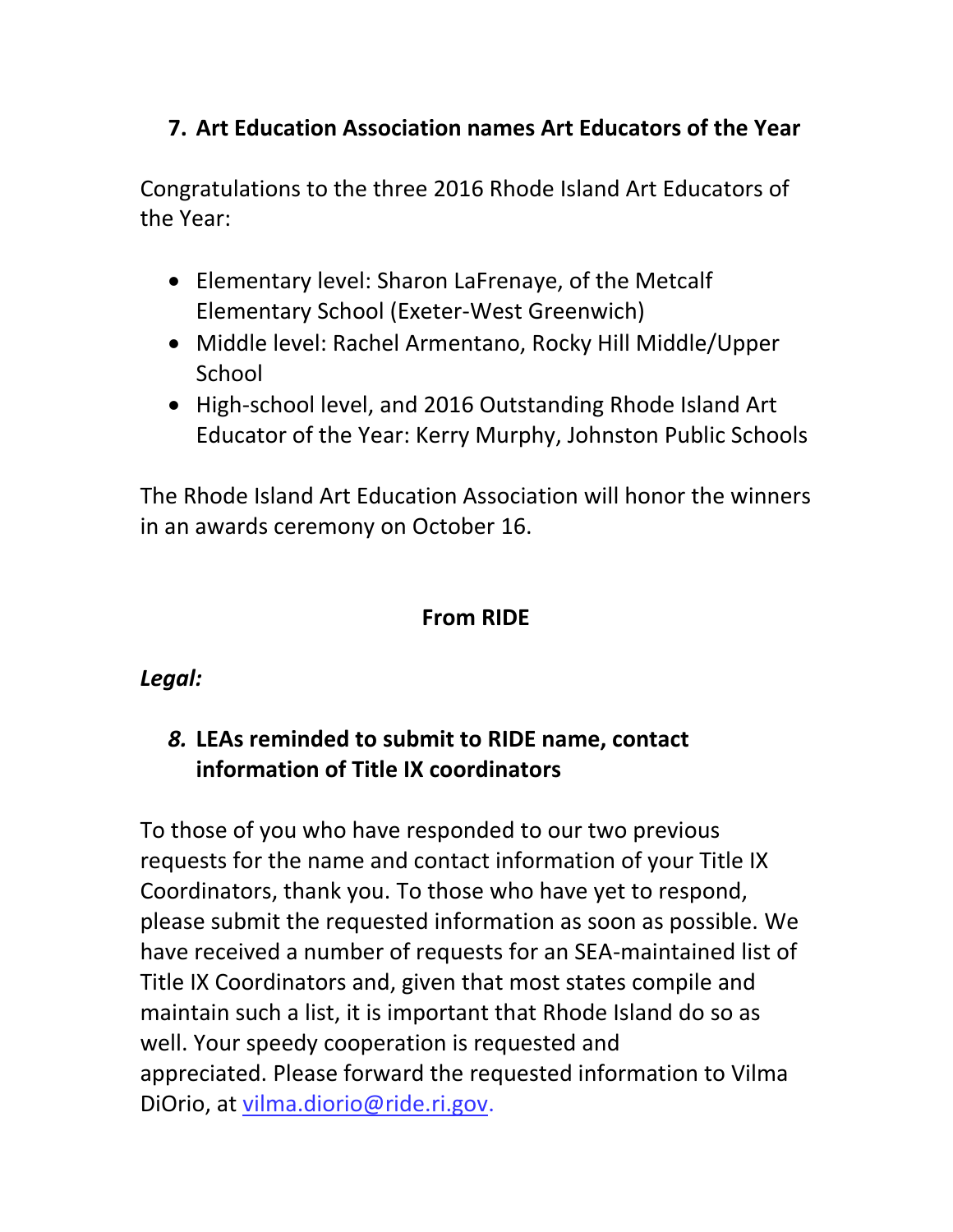## **9. RIDE issues Commissioner's decisions on home schooling, schooling out of residency zone**

Homeschooled student is entitled to attend on a part-time basis career-preparation program offered at career-and-technical center

[http://www2.ride.ri.gov/applications/RideDirectory/DOCS/2](http://www2.ride.ri.gov/applications/RideDirectory/DOCS/2015/012-15%20Burnett%20v.%20South%20Kingstown%20School%20Committee%209-2015.pdf) [015/012-](http://www2.ride.ri.gov/applications/RideDirectory/DOCS/2015/012-15%20Burnett%20v.%20South%20Kingstown%20School%20Committee%209-2015.pdf) [15%20Burnett%20v.%20South%20Kingstown%20School%20](http://www2.ride.ri.gov/applications/RideDirectory/DOCS/2015/012-15%20Burnett%20v.%20South%20Kingstown%20School%20Committee%209-2015.pdf) [Committee%209-2015.pdf](http://www2.ride.ri.gov/applications/RideDirectory/DOCS/2015/012-15%20Burnett%20v.%20South%20Kingstown%20School%20Committee%209-2015.pdf)

Student is not entitled to attend a school outside of his residency zone because of insufficient evidence to establish one of the policy exceptions for issuance

[http://www2.ride.ri.gov/applications/RideDirectory/DOCS/2](http://www2.ride.ri.gov/applications/RideDirectory/DOCS/2015/013-15_%20B._%20Doe_v._Cranston_091415.pdf) 015/013-15 %20B. %20Doe v. Cranston 091415.pdf

## *Data Collection:*

# <span id="page-12-0"></span>**10. LEAs asked to submit data on dual, concurrent enrollments**

The Dual and Concurrent Enrollment in Postsecondary Institutions collection is where LEAs report to through the Enrollment Census collection information regarding students who are concurrently or dually enrolled in your LEA as well as at a postsecondary institution.

It is important that the students who are dual or concurrently enrolled be entered into your enrollment data as soon as possible.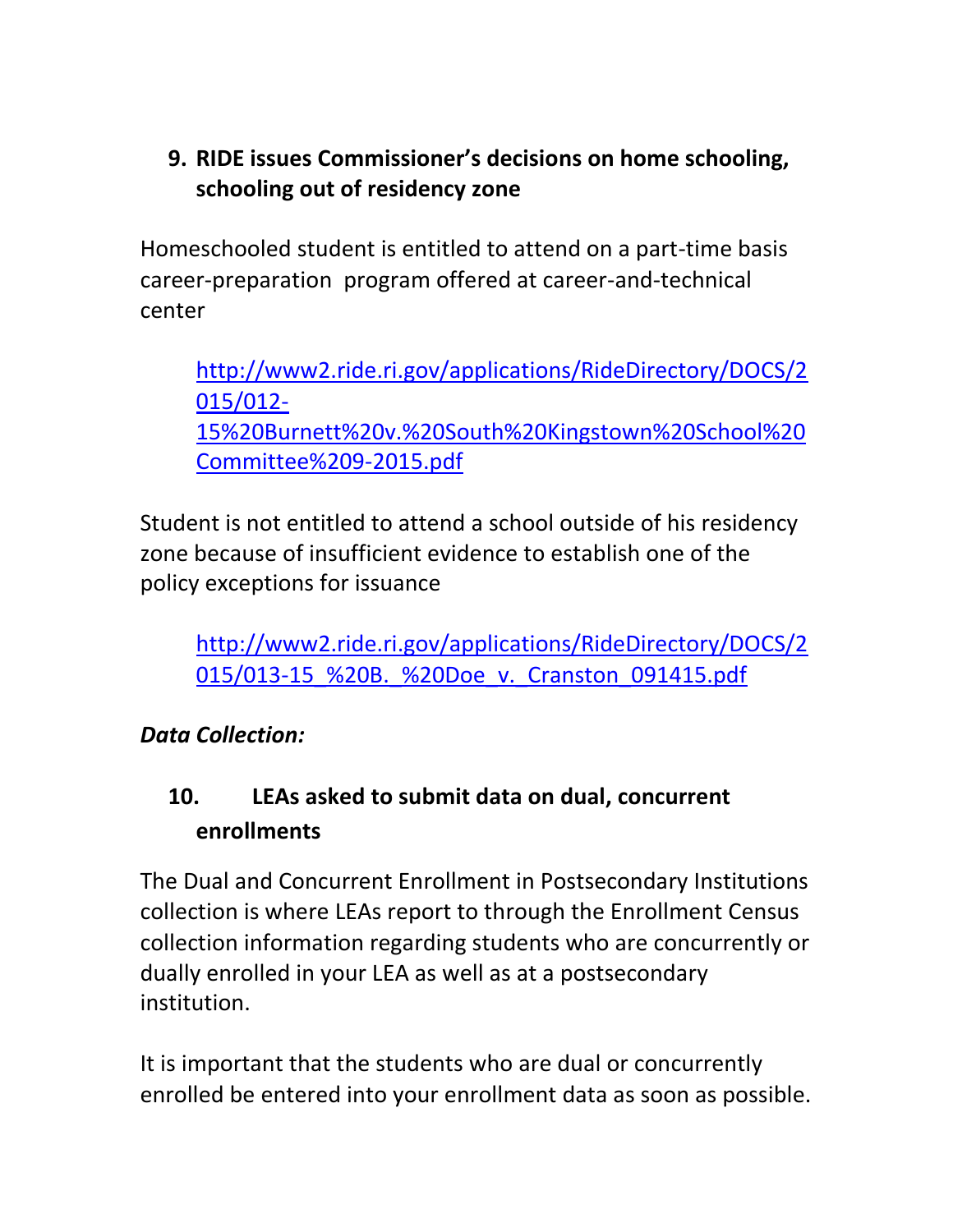State reporting and tuition reimbursement are dependent on this information.

If you have any questions about the Dual/Concurrent data collection, please submit a helpdesk ticket, at:

[https://support.ride.ri.gov.](https://support.ride.ri.gov/)

# <span id="page-13-0"></span>**11.** *Reminder***: LEAs asked to keep School Profile data up to date**

The School Profile module within eRIDE is used to collect detailed information on districts and schools. It is important that this information is kept up to date throughout the year, as the Master Directory and other systems are reliant on these data. If you have any questions about the School Profile data, please submit a helpdesk ticket, at:

[https://support.ride.ri.gov.](https://support.ride.ri.gov/)

## <span id="page-13-1"></span>**12.** *Reminder:* **Renaissance data-sharing agreement must be renewed at start of new school year**

Your data-extraction information is valid only for one year. Each year, the information you have extracted will be cleared on July 31. At the beginning of each school year (any time after August 1), you will need to accept the data-sharing agreement again and make your current data-sharing selections.

If you have signed the data-sharing agreement and do not see your data in the Instructional Support System within a week, please submit a helpdesk ticket, at: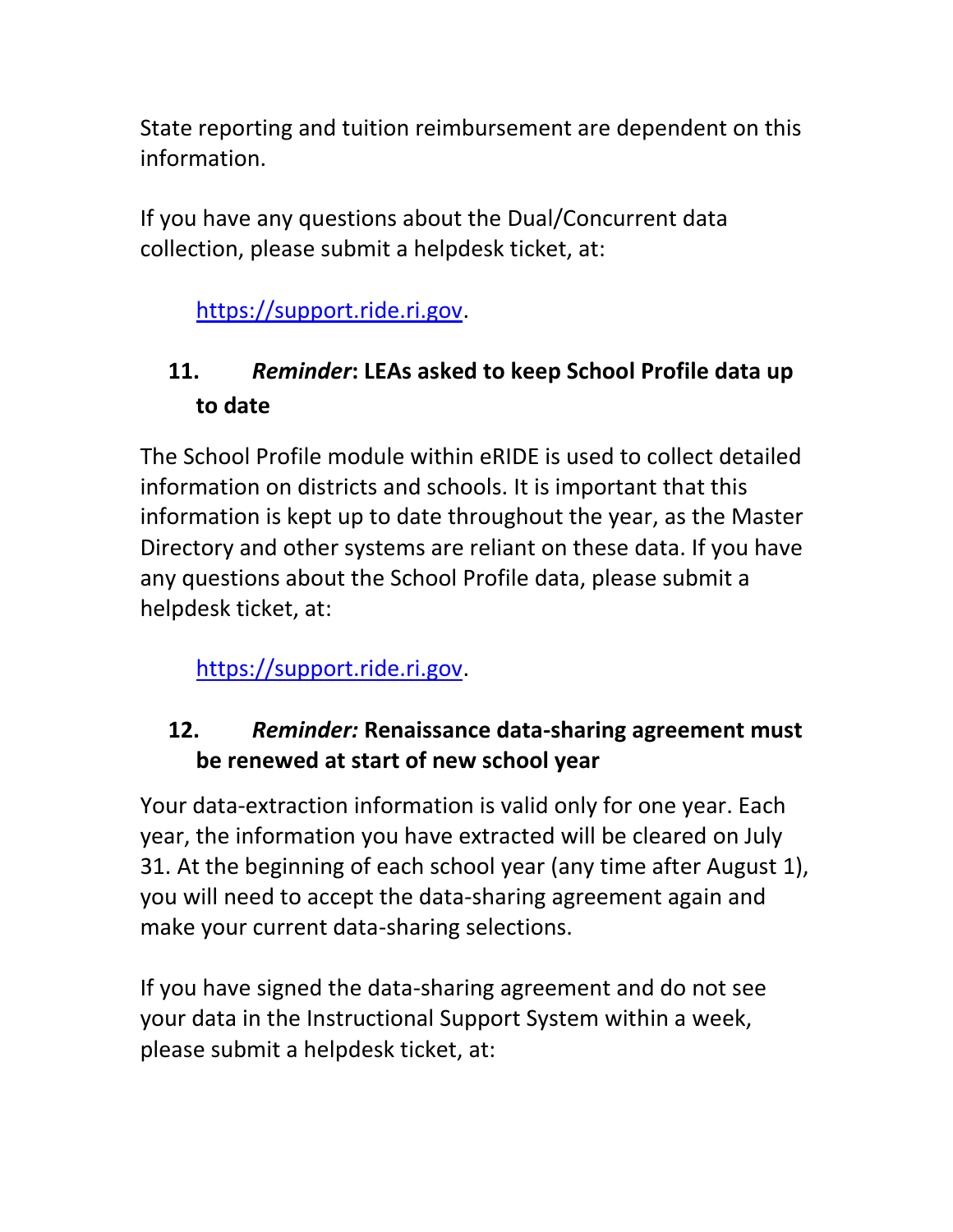[https://support.ride.ri.gov.](https://support.ride.ri.gov/)

# <span id="page-14-0"></span>**13.** *Reminder:* **Pearson announces changes in testing technology for PARCC**

Pearson has started to publish technical documentation for the next iteration of the PARCC assessment. Please review the latest [technology bulletins](http://parcc.pearson.com/bulletins/2015/06/23/parcc-administrative-bulletin.html) to become familiar with technical changes since last year. Pearson will also be sending technology bulletins directly to the technology coordinators within your LEA. If your technology coordinator is not receiving these bulletins, please submit a support ticket to Pearson. For more detailed information regarding the technology, the [Pearson technology setup page](http://parcc.pearson.com/technology-setup/) has information for each aspect of the testing technology.

There are two major changes that may affect districts, the first being that the Google Chrome Web browser is not supported. Chromebooks are unaffected by this. Good Chrome was the mostused browser in the state for PARCC testing last spring. The second major change is that Pearson has released a [PARCC](http://download.testnav.com/)  [TestNav desktop application.](http://download.testnav.com/) This application eliminates the dependency on Java and allows for a more secure testing environment. This also allows you to migrate from the Chrome browser to the desktop application for Windows, Mac OS X, and Linux.

# <span id="page-14-1"></span>**14.** *Reminder:* **LEAs asked to submit 2015-16 TCS data as soon as possible**

Please submit your 2015-16 Teacher, Course, Student (TCS) data as soon as possible. The TCS collection is a daily collection; therefore, we continually update the data and the data do not need to be perfect or complete on the initial upload. The TCS data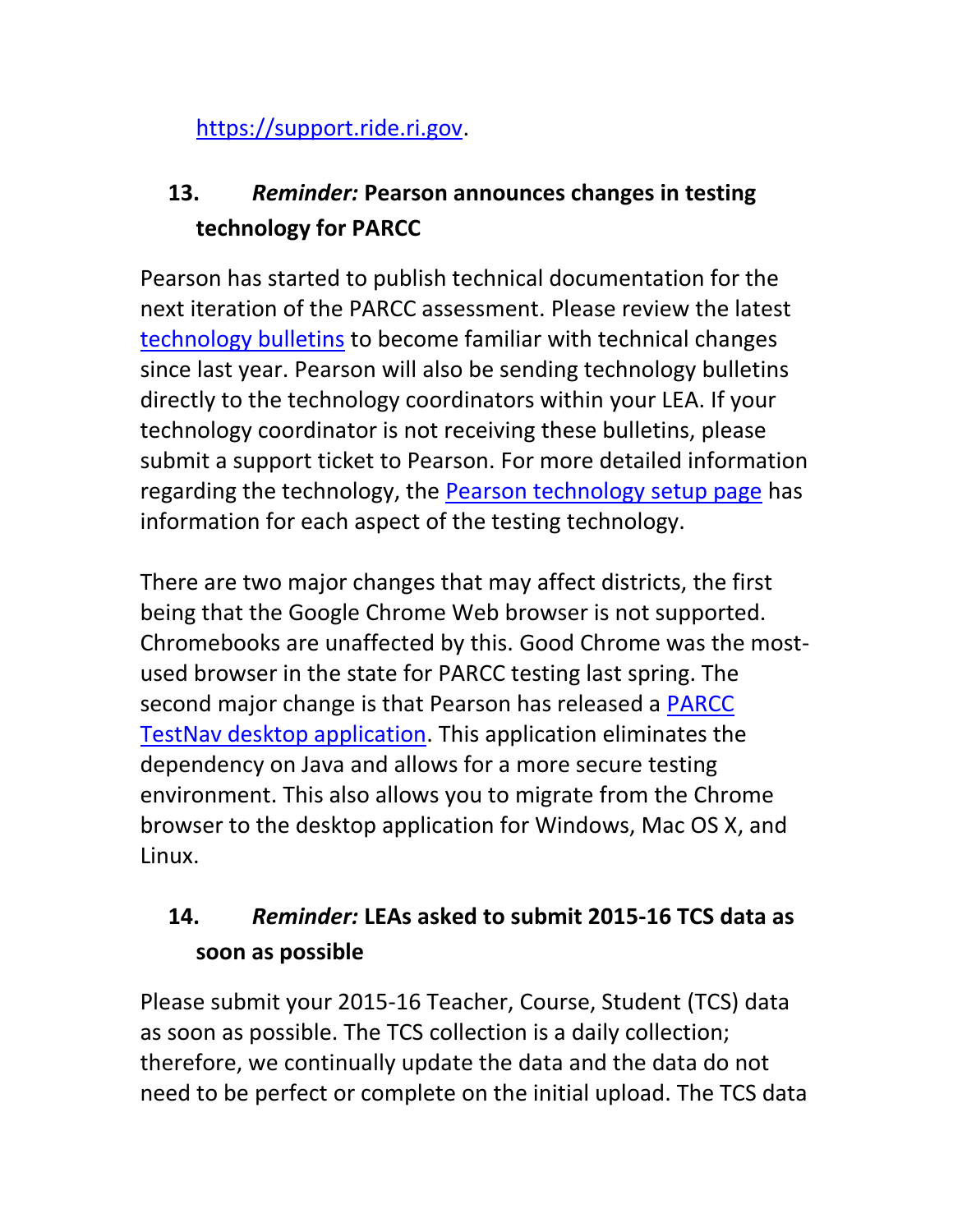are important, as these data form the foundation for many data verifications and technology systems, including the Instructional Support System.

If you have any questions about the TCS data, please submit a help desk ticket, at:

[https://support.ride.ri.gov.](https://support.ride.ri.gov/)

# <span id="page-15-0"></span>**15.** *Reminder:* **Several data collections are open or due by the end of the month**

The following are some data-collection deadlines for September:

- September 1: Graduate and Dropout Reporting via [Enrollment Census](https://www.eride.ri.gov/eRide40/DataDictionary/ViewDetails.aspx?ID=296) - Open
- September 1: Monthly Reimbursements for Nutrition [Programs](https://www.eride.ri.gov/eRide40/DataDictionary/ViewDetails.aspx?ID=300) – Open
- September 1: [Summer Exits Through Enrollment Census](https://www.eride.ri.gov/eRide40/DataDictionary/ViewDetails.aspx?ID=301) -Open
- September 30: [Personnel Data Collection \(PDC\)](https://www.eride.ri.gov/eRide40/DataDictionary/ViewDetails.aspx?ID=299) Due
- September 30: [Special Ed Evaluations](https://www.eride.ri.gov/eRide40/DataDictionary/ViewDetails.aspx?ID=309) Due

Information about upcoming data collections can be found on the [data collection calendar.](https://www.eride.ri.gov/eRide40/DataDictionary/Calendar.aspx) Weekly collection [webinars](https://attendee.gotowebinar.com/register/1244693710129866241) provide details regarding upcoming collections, along with a question-andanswer period.

## *Assessments:*

## <span id="page-15-1"></span>16. **May 2015 NECAP Science results release schedule announced**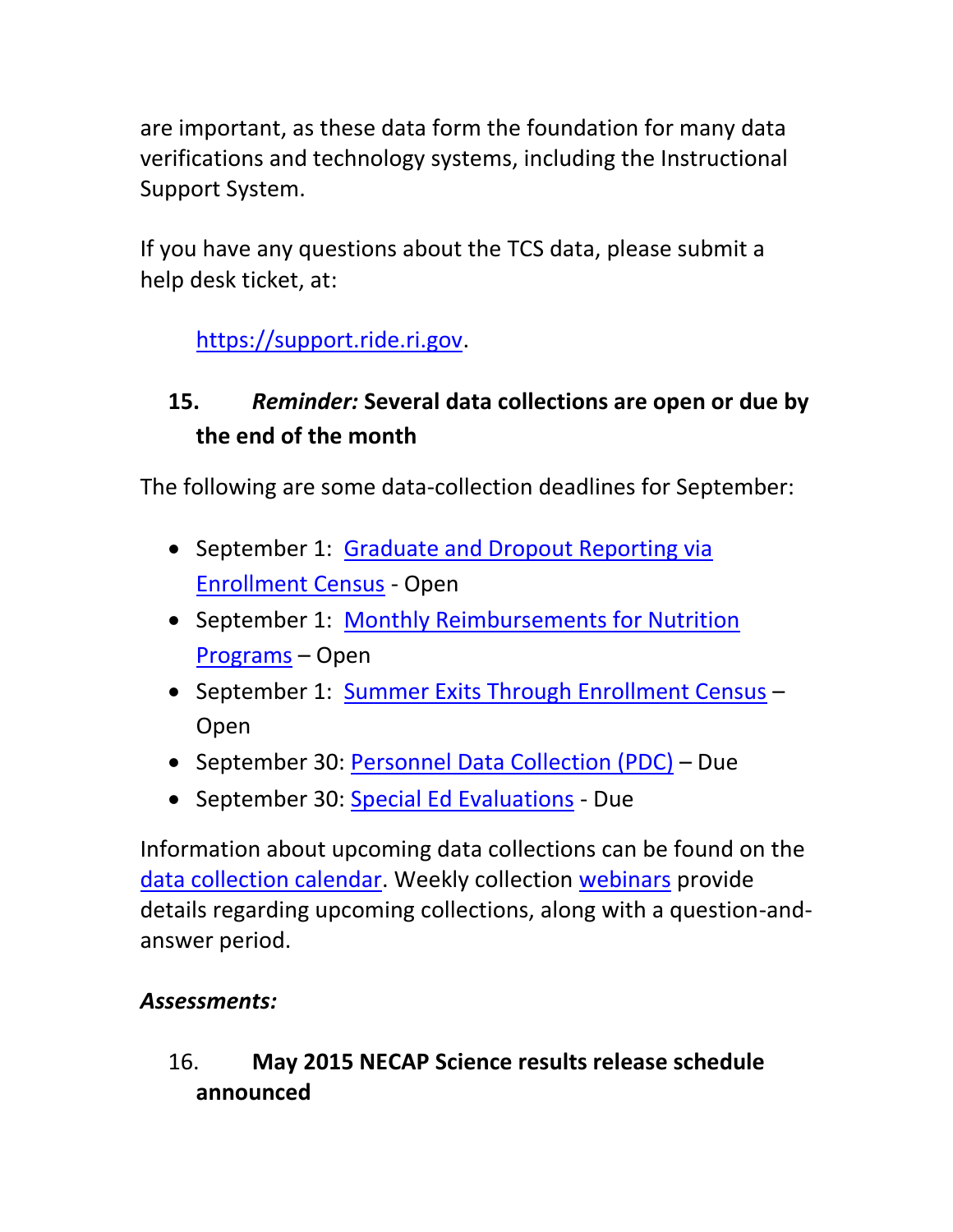The results of the May 2015 administration of the New England Common Assessment Program (NECAP) Science tests for grades 4, 8, and 11 will be available to schools and districts next week. The planned release schedule is as follows:

**Monday** (September 21) at 10 a.m.: Schools and districts will be able to access a password-protected site to download all 2015 NECAP Science results reports, including School and District Results Reports, School and District Summary Reports, Item Analysis Reports, Released Items and Support Materials documents, and the Guide to Using the 2015 NECAP Science Reports. Letters with user-name and password information along with instructions for accessing the password-protected NECAP results online have already been mailed. If you did not receive your information, please call the NECAP Service Center, at (877) 632-7774.

Schools and districts will also have access to confidential student-level data files that contain demographics, scores, questionnaire results, and student performance on the released items.

*Note***:** All summative results are embargoed until **September 29**, at 10 a.m., and *cannot* be shared with the public until this date and time.

**September 29** at 10 a.m.: Non-confidential results will be accessible to the public (non-confidential results are those that do not contain any student-level information). Additionally, schools and districts will no longer be required to provide a password to access the non-confidential results. May 2015 NECAP Science results information (including our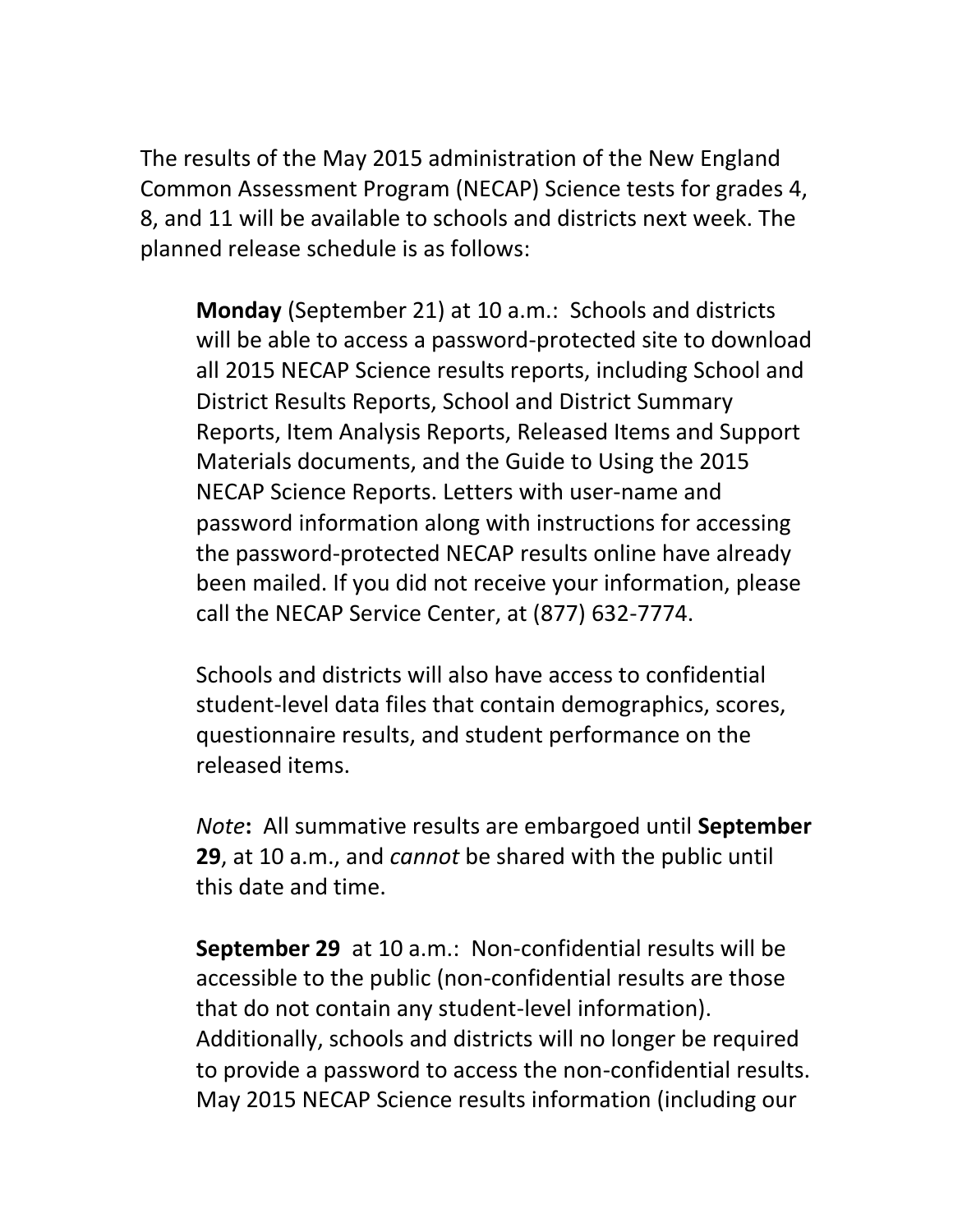annual NECAP Science results report) will be posted on the RIDE website, at:

[http://www.ride.ri.gov/InstructionAssessment/Assessme](http://www.ride.ri.gov/InstructionAssessment/Assessment/NECAPScienceAssessment.aspx#171127-results) [nt/NECAPScienceAssessment.aspx#171127-results](http://www.ride.ri.gov/InstructionAssessment/Assessment/NECAPScienceAssessment.aspx#171127-results)

This year, RIDE will not be hold a news conference or issue a news release on the science results alone. Instead, RIDE will issue a news release once all 2014-15 assessment results (including NECAP science, PARCC, and the alternate assessment) are ready for public release.

LEAs may publicly discuss and release their own NECAP science results as of September 29 at 10 a.m.

If you have any questions about the release of NECAP Science results, please contact Dr. Kevon Tucker-Seeley, at [kevon.tucker](mailto:kevon.tucker-seeley@ride.ri.gov)[seeley@ride.ri.gov](mailto:kevon.tucker-seeley@ride.ri.gov) or 222-8494.

## *English Learners:*

## <span id="page-17-0"></span>**17. RIDE to apply for waiver to allow LEAs to maintain current status regarding English Learners during PARCC transition**

The U.S. Department of Education has informed states that transitioned to new reading/language arts and mathematics assessments during the previous school year of an opportunity to submit a request for a waiver. AMAO 3 holds LEAs accountable for the percentage of English Learners (ELs) making Adequate Yearly Progress (AYP) on state assessments. The waiver would allow LEAs receiving Title III funding to maintain their status and continue under any current sanctions if the reason for their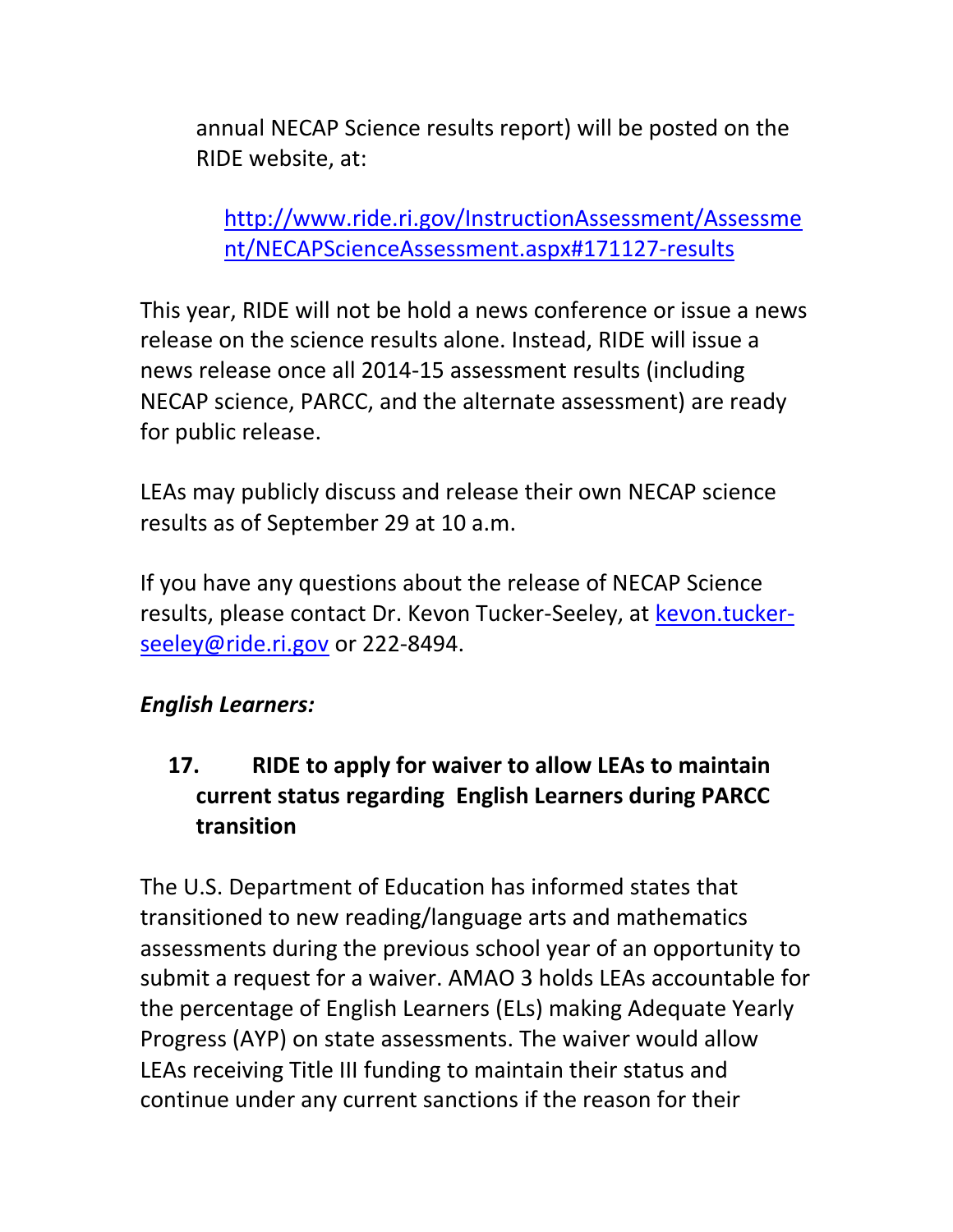missing AMAO 3 is due to achievement in reading/language arts or mathematics as determined by the 2014-15 assessments. Applying for this waiver makes Title III consistent with the Title I waiver under ESEA, which also allows states to not use baseline assessment (PARCC) data to determine the status of schools during the transition year.

Because PARCC is a new assessment, we will apply for a waiver from the requirement that we use the 2014-15 PARCC scores in determining sanctions under Title III. If the waiver is granted, AMAO 3 will still be calculated using PARCC data and we will publicly report the information, but sanctions on schools will not be affected by the PARCC data for the 2014-15 school year. We will just carry forward the status of the schools from the previous year for one year and will not add new schools to the list of those under sanction.

Prior to submitting the waiver request (due on October 1), RIDE will hold a webinar to provide notice and information to the public and to receive public comment. We will hold the webinar on Friday, **September 25**, at 11 a.m. You can register to participate in this webinar, at:

## [https://attendee.gotowebinar.com/register/825132193472](https://attendee.gotowebinar.com/register/82513219347208449) [08449.](https://attendee.gotowebinar.com/register/82513219347208449)

## *Educator Certification:*

## <span id="page-18-0"></span>**18. LEAs asked to review and update Personnel Assignment Submission by October 1 –** *Action Item*

We would like remind LEAs that the Personnel Assignment Submission (PAS) portal for reporting certified-educator work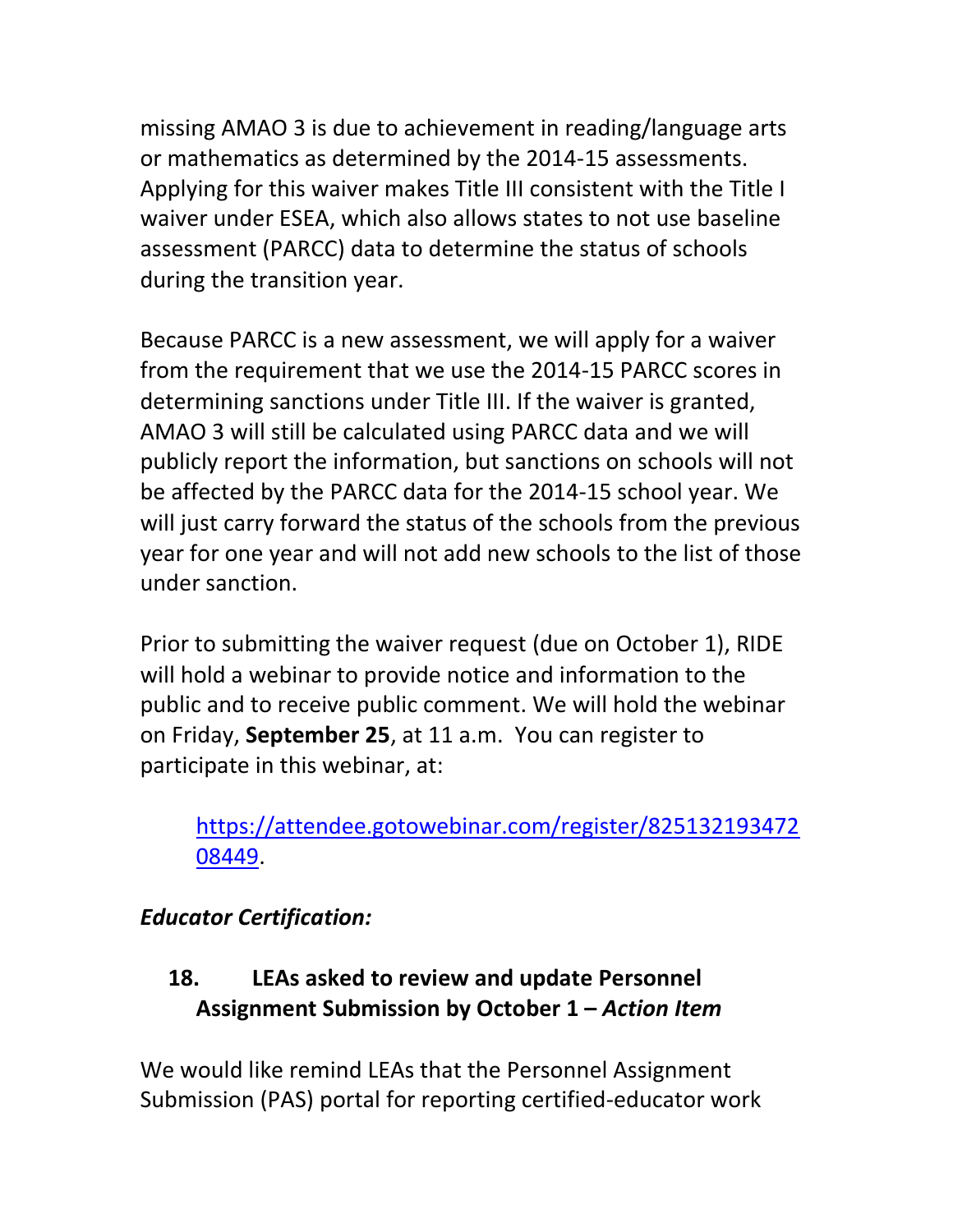assignments for the reporting year 2015‐16 has been open since August 7. LEAs that have not yet updated the PAS should review and update the work assignments for certified staff in the PAS portal, located in eRIDE, and update them by **October 1** so that initial federal reporting is as accurate as possible. Based on the latest review of the data in the PAS portal, more than half the LEAs have not started to update the certified-assignment information for the current school year. These data are important for state and federal reporting, and we appreciate your attention to reporting quality and timeliness. If you have any questions regarding the PAS, please submit a ticket to the RIDE helpdesk, at:

[http://support.ride.ri.gov.](http://support.ride.ri.gov/)

## *Health & Safety:*

<span id="page-19-0"></span>**19.** *Reminder:* **New law requires opioid antagonist Naloxone (Narcan) to be available in all secondary schools** 

According to RIGL §16-21-35 [\(2015-S 0154A,](http://webserver.rilin.state.ri.us/BillText/BillText15/SenateText15/S0154A.pdf) [2015-H 5047A\)](http://webserver.rilin.state.ri.us/BillText/BillText15/HouseText15/H5047A.pdf) *all public middle schools, junior high schools, and high schools are required to maintain opioid antagonists on school premises or at school-sponsored events or activities to treat an opioid overdose.* The new law also provides certified nurse teachers with immunity from liability arising from ordinary negligence.

The Department of Health has developed *[School District Naloxone](http://www.thriveri.org/documents/School%20District%20Naloxone%20Model%20Policy%20Guidelines.docx)  [Model Policy Guidelines](http://www.thriveri.org/documents/School%20District%20Naloxone%20Model%20Policy%20Guidelines.docx)* to establish guidelines and procedures governing the utilization of Naloxone administered by staff, as well as, [Naloxone FAQs](http://www.thriveri.org/documents/Naloxone%20FAQs.pdf) to share.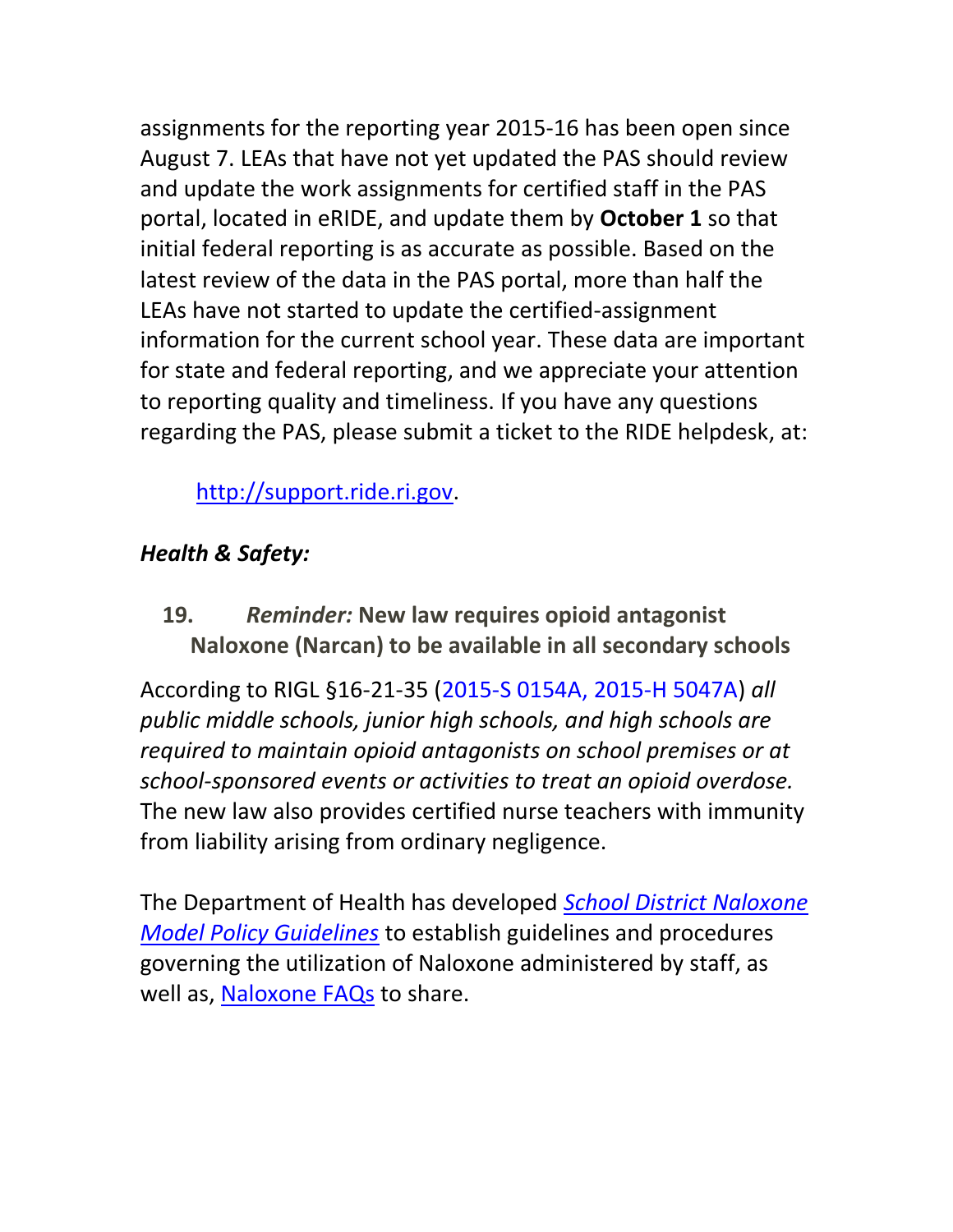The Department of Health, in collaboration with the Rhode Island Certified School Nurse Teacher Association, will be conducting an educational training for school nurse teachers on **October 22**.

For more Naloxone resources and training materials, see the following links:

- <http://www.health.ri.gov/healthrisks/drugoverdose/>
- <http://www.bhddh.ri.gov/misc/Narcan.php>
- <http://prescribetoprevent.org/patient-education/videos/>
- [http://store.samhsa.gov/shin/content//SMA14-](http://store.samhsa.gov/shin/content/SMA14-4742/Overdose_Toolkit.pdf) [4742/Overdose\\_Toolkit.pdf](http://store.samhsa.gov/shin/content/SMA14-4742/Overdose_Toolkit.pdf)

## **From other state agencies**

# <span id="page-20-0"></span>**20. State Police sponsor CyberPatriot competition for middle-, high-school students**

Please see this invitation from the State Police:

The Rhode Island State Police Computer Crimes Unit, also the lead of the Rhode Island Cyber Disruption Team, is pleased to support (for the second year in a row) the Air Force Association's CyberPatriot competition. CyberPatriot is a competition for middle- and high-school students who are interested in information-security related fields. Students form teams that can meet either during or after school (depending on the school's preference and schedule) to learn and practice basic networking principles. Starting in November, they compete once a month to try to identify and fix vulnerabilities in a pretend ("virtual") network.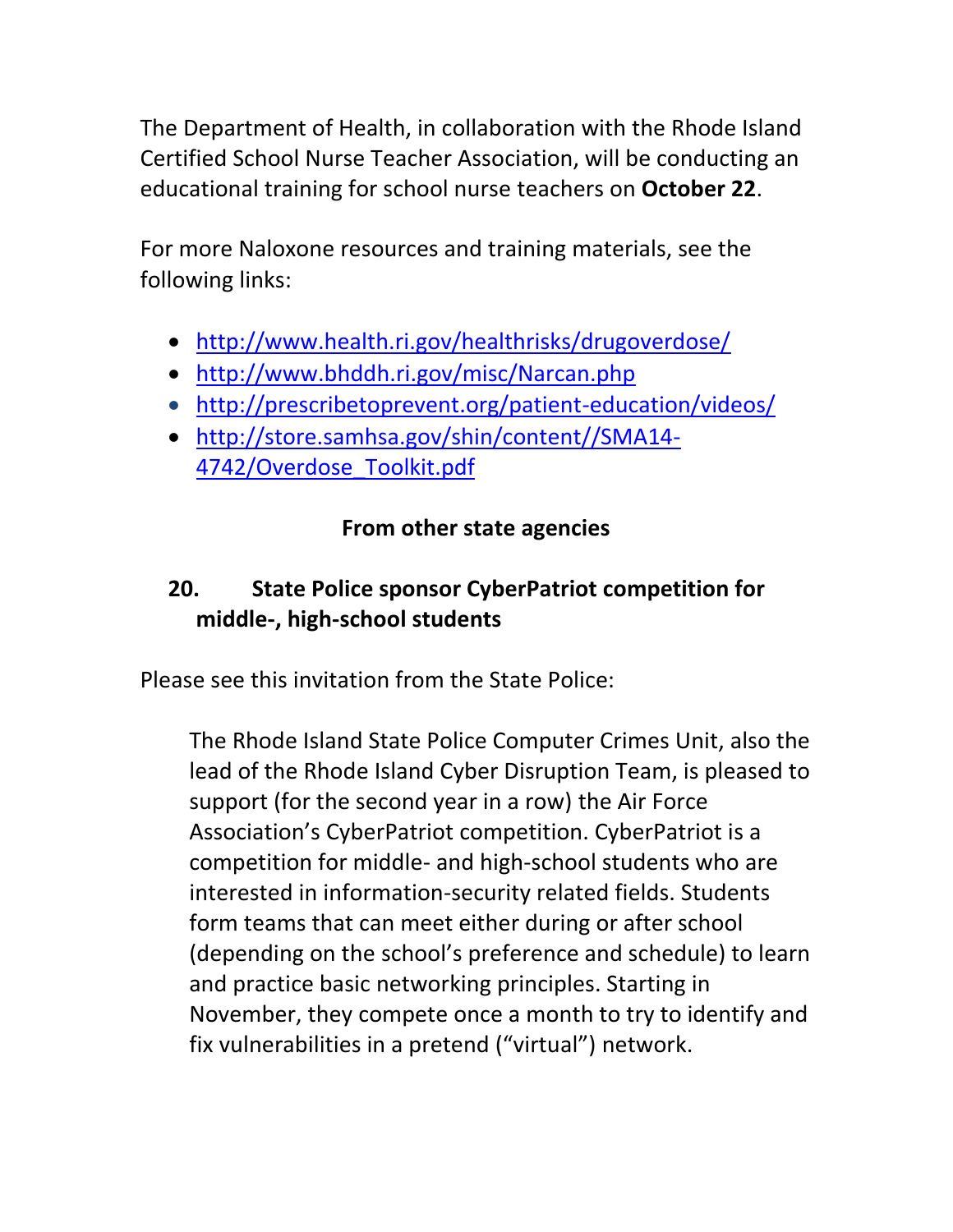As an avid supporter of this program, along with Congressman Langevin and Senator Whitehouse, we want to encourage schools with interested students to participate in this year's competition. There is a small registration fee, which we can help alleviate, as well as help match you up with a technical mentor who can work with the students if you cannot readily identify someone in or associated with the school. If you have the students, but need any other assistance, please let us know as there are lots of resources we can match you up with.

If you are interested in learning more about this opportunity, you can visit the CyberPatriot website [\(https://www.uscyberpatriot.org/\)](https://www.uscyberpatriot.org/) or contact Meghan Martinez [\(meghan.martinez@risp.dps.ri.gov](mailto:meghan.martinez@risp.dps.ri.gov) or 444-1718) for more information or assistance. The deadline to register team(s) is **October 9**. If you can help us identify the students, we can help with the rest!

## **From the U.S. Department of Education**

## <span id="page-21-0"></span>**21. U.S. Department of Education launches College Scorecard, site with data on postsecondary education**

The White House and the U.S. Department of Education have developed a set of resources to provide prospective college students and their families with information on college costs and quality. You can learn about these resources and how to access them here:

[https://www.whitehouse.gov/the-press](https://www.whitehouse.gov/the-press-office/2015/09/12/fact-sheet-empowering-students-choose-college-right-them)[office/2015/09/12/fact-sheet-empowering-students](https://www.whitehouse.gov/the-press-office/2015/09/12/fact-sheet-empowering-students-choose-college-right-them)[choose-college-right-them](https://www.whitehouse.gov/the-press-office/2015/09/12/fact-sheet-empowering-students-choose-college-right-them)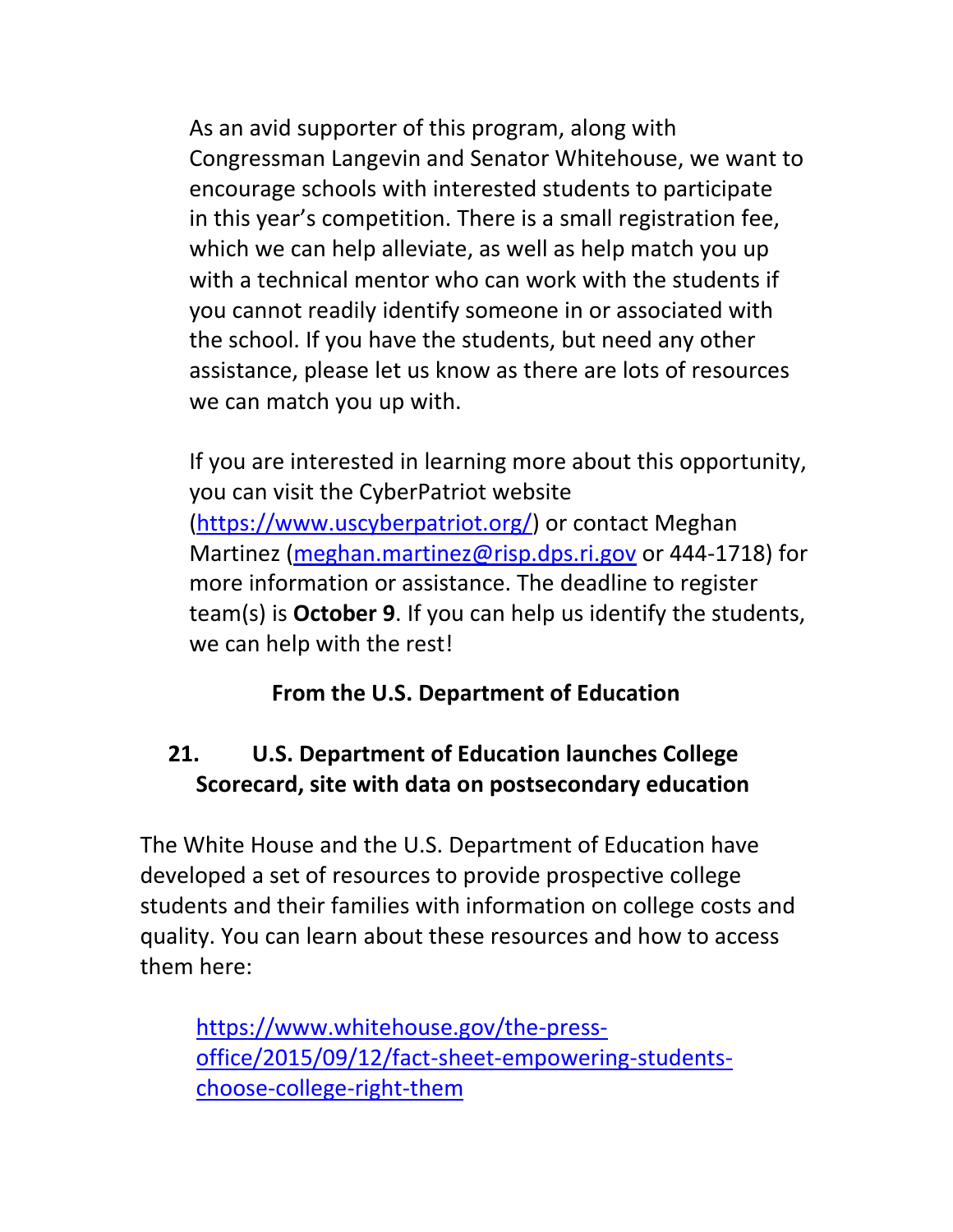## <span id="page-22-0"></span>**22. Guidance released on including children with disabilities in high-quality early-learning programs**

The U.S. Departments of Education and Health and Human Services have released guidance urging early-learning programs to include children with disabilities. You can read about this guidance and access a copy of the guidance here:

[http://www.ed.gov/news/press-releases/us-departments](http://www.ed.gov/news/press-releases/us-departments-education-and-health-and-human-services-release-guidance-including-children-disabilities-high-quality-early-childhood-programs)[education-and-health-and-human-services-release](http://www.ed.gov/news/press-releases/us-departments-education-and-health-and-human-services-release-guidance-including-children-disabilities-high-quality-early-childhood-programs)[guidance-including-children-disabilities-high-quality-early](http://www.ed.gov/news/press-releases/us-departments-education-and-health-and-human-services-release-guidance-including-children-disabilities-high-quality-early-childhood-programs)[childhood-programs](http://www.ed.gov/news/press-releases/us-departments-education-and-health-and-human-services-release-guidance-including-children-disabilities-high-quality-early-childhood-programs)

## <span id="page-22-1"></span>**23. Educators encouraged to sign up for updates on Connected Educator Month**

Please see this message from the U.S. Department of Education Office of Communications and Outreach:

October is [Connected Educator Month,](http://connectededucators.org/) and the [initial](http://connectededucators.org/calendar/)  [calendar](http://connectededucators.org/calendar/) lists dozens of events. Educators at all levels, as well as those who support them, are welcome to [sign-up](http://connectededucators.org/cem/cem-newsletter/) for regular updates on interactive webinars and other events, forums, showcases, and contests. They are also urged to develop, host, and run their own activities, publish content, and generally promote the month.

## **From other organizations**

<span id="page-22-2"></span>**24. Meeting scheduled for September 30 on personalization, interactive curriculum materials**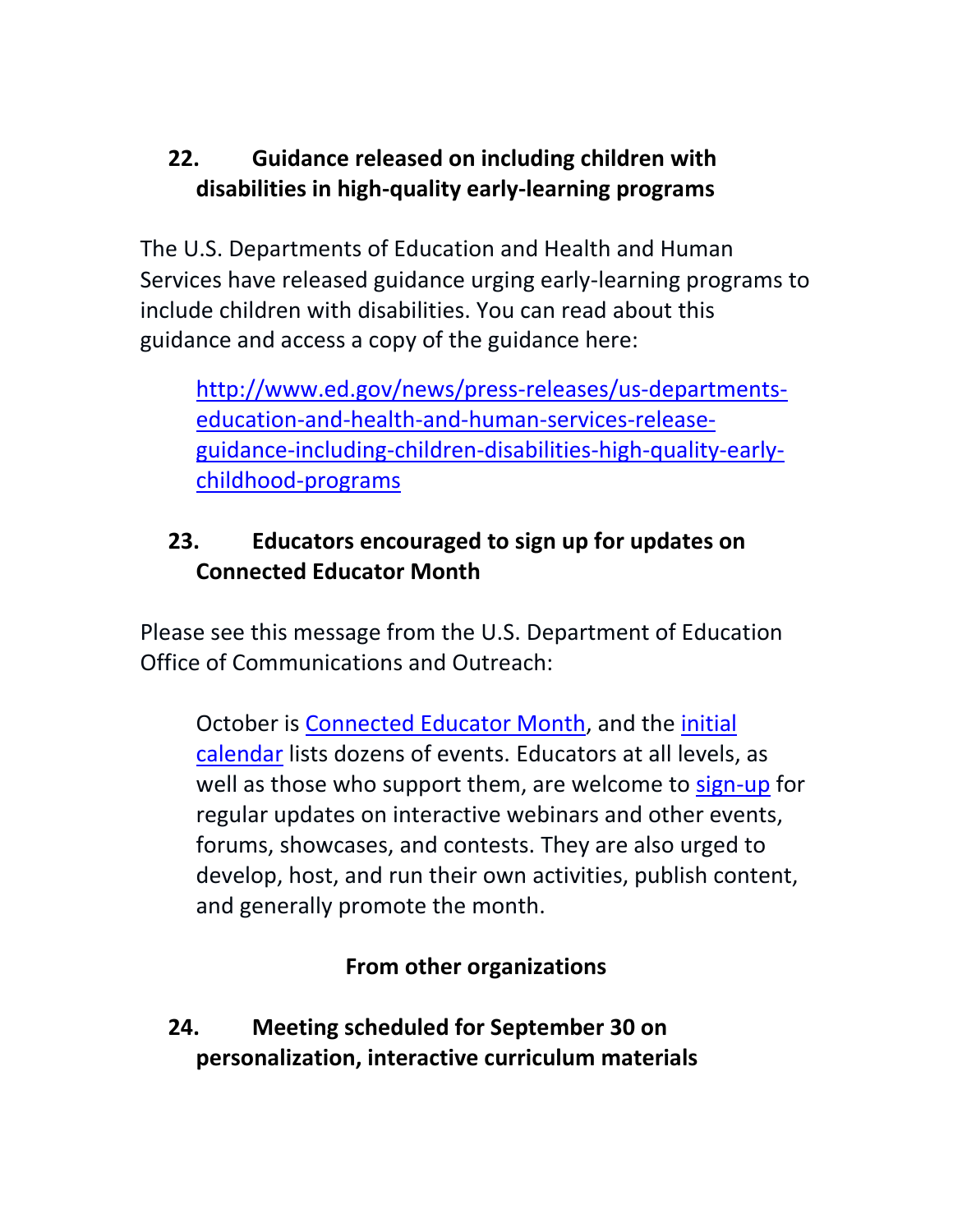Please see this message from the Highlander Institute:

Looking for high-quality, low-cost resources to promote personalization? On Wednesday, **September 30**, the Highlander Institute will be hosting educators, administrators, and entrepreneurs across the state to explore and collaborate around free interactive curriculum materials. In addition to great food and camaraderie, representatives from the U.S. Department of Education Office of Edtech will be joining the event as the final stop of their EdTech [Developer's Guide Tour](http://tech.ed.gov/developers/). For more information and registration, please visit [this link](https://www.eventbrite.com/e/edtechri-back-to-school-meetup-the-us-dept-of-ed-is-coming-to-providence-tickets-18103838067) and follow along on Twitter using #EdTechRI and #EdTechDev.

# <span id="page-23-0"></span>**25. Providence College seeks proposals from educators by October 16 for conference of project-based learning**

Please see this invitation from the Graduate Literacy Studies program at Providence College:

We are pleased to announce that the  $4<sup>th</sup>$  annual Project-Based Learning (P-BL) Conference will be held at Providence College on March 1, 2016, from 8  $a.m. -3 p.m.$  For the first time, we are inviting educators from across the state to submit a proposal that describes their unit in relation to the elements of P-BL.

As in past conferences, we are hoping to highlight P-BL at different grade levels. An important aspect of the conference is that it offers students an opportunity to share their learning with an audience of teachers and administrators. For each presentation, four students who are involved in a P-BL unit will present their project through a 25-minute multimedia presentation. The presentation will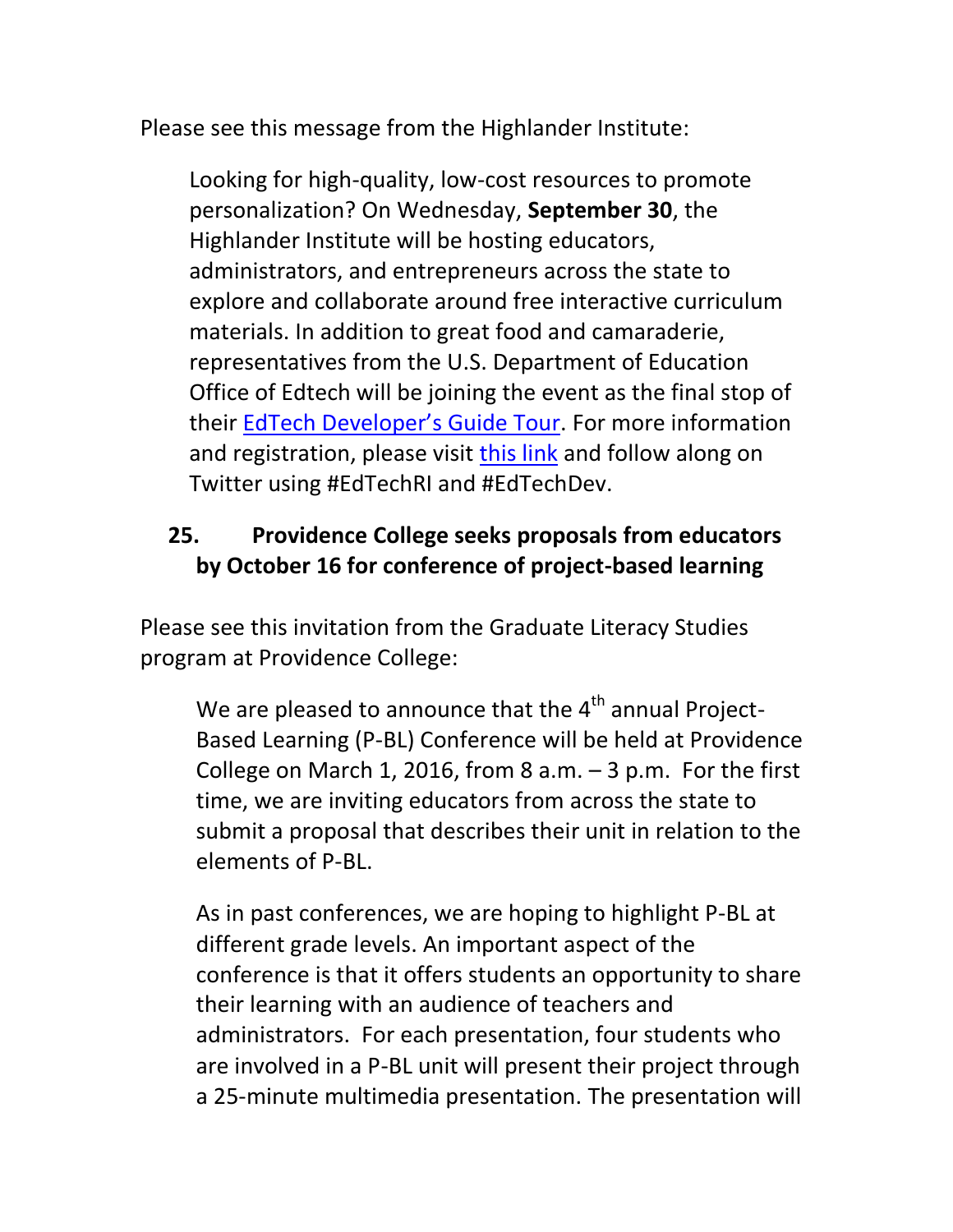be followed by a question-and-answer session directed mainly to the students. Teachers should be available to provide additional information about the project.

The deadline for submitting proposals is **October 16**. Proposals should be sent electronically as an attachment to Dr. Beverly A. Paesano at [bpaesano@providence.edu.](mailto:bpaesano@providence.edu) Please contact us at this email address or call the graduate literacy office at [401-865-1987,](tel:401-865-1987) if you have questions and to receive a copy of the Request for Proposals form.

Proposals will be evaluated on the basis of how they address the basic elements of P-BL that are listed in the proposal form. All proposals will be reviewed by October 30. We will contact you within a week of our review.

We look forward to hearing about your work with P-BL. Please don't hesitate to contact us if you have questions.

## <span id="page-24-0"></span>**26. AskRI.org schedules webinars next week on homework help**

Please see this message from AskRI.org, which the Providence Public Library manages:

AskRI.org has scheduled a webinar entitled "What Rhode Island Librarians and Educators Need to Know about Homework Help RI**."** This webinar occurs several times next week - on Tuesday, Wednesday, and Thursday. Please register for the date and time that works best for you. To register, go to: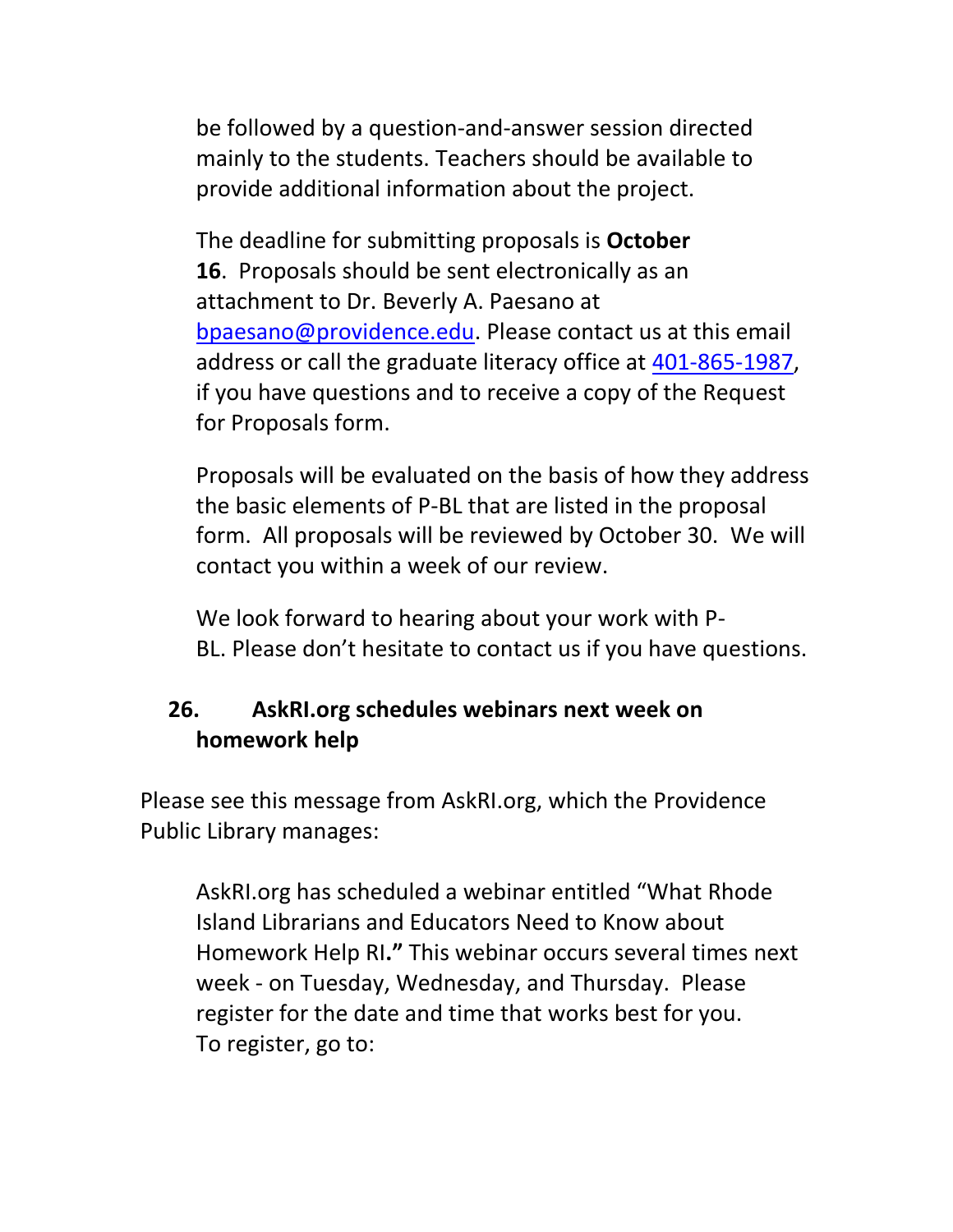## [https://attendee.gotowebinar.com/rt/3031660689854255](http://askri.us9.list-manage.com/track/click?u=8e587f85f3af3616bf1c324e2&id=5c6af1debf&e=83d960631e) [873](http://askri.us9.list-manage.com/track/click?u=8e587f85f3af3616bf1c324e2&id=5c6af1debf&e=83d960631e)

Do you know any students, parents, teachers or job seekers? Are you a Rhode Island librarian or teacher? If you answered yes to both of these questions, please join us for an informative webinar about Homework Help RI powered by Tutor.com. Learn what the service provides, how to answer your patrons' questions about it, and how to build awareness of it in your community. This is a must-see webinar for all library staff and teachers because everyone knows someone that will benefit from Homework Help RI and you'll definitely want to spread the news! This service is provided to Rhode Islanders through the Office of Library and Information Services. Note, this is not a sales presentation, as your patrons already have free access to this service through AskRI.org.

After registering, you will receive a confirmation email containing information about joining the webinar.

## <span id="page-25-0"></span>**27. Education Commission of the States seeks nominees for education awards**

Please see this notice from Education Commission of the States:

Do you know someone who has made significant contributions to public education? Has your state enacted innovative education reforms or implemented programs that go beyond marginal or incremental changes to improve student outcomes on a large scale?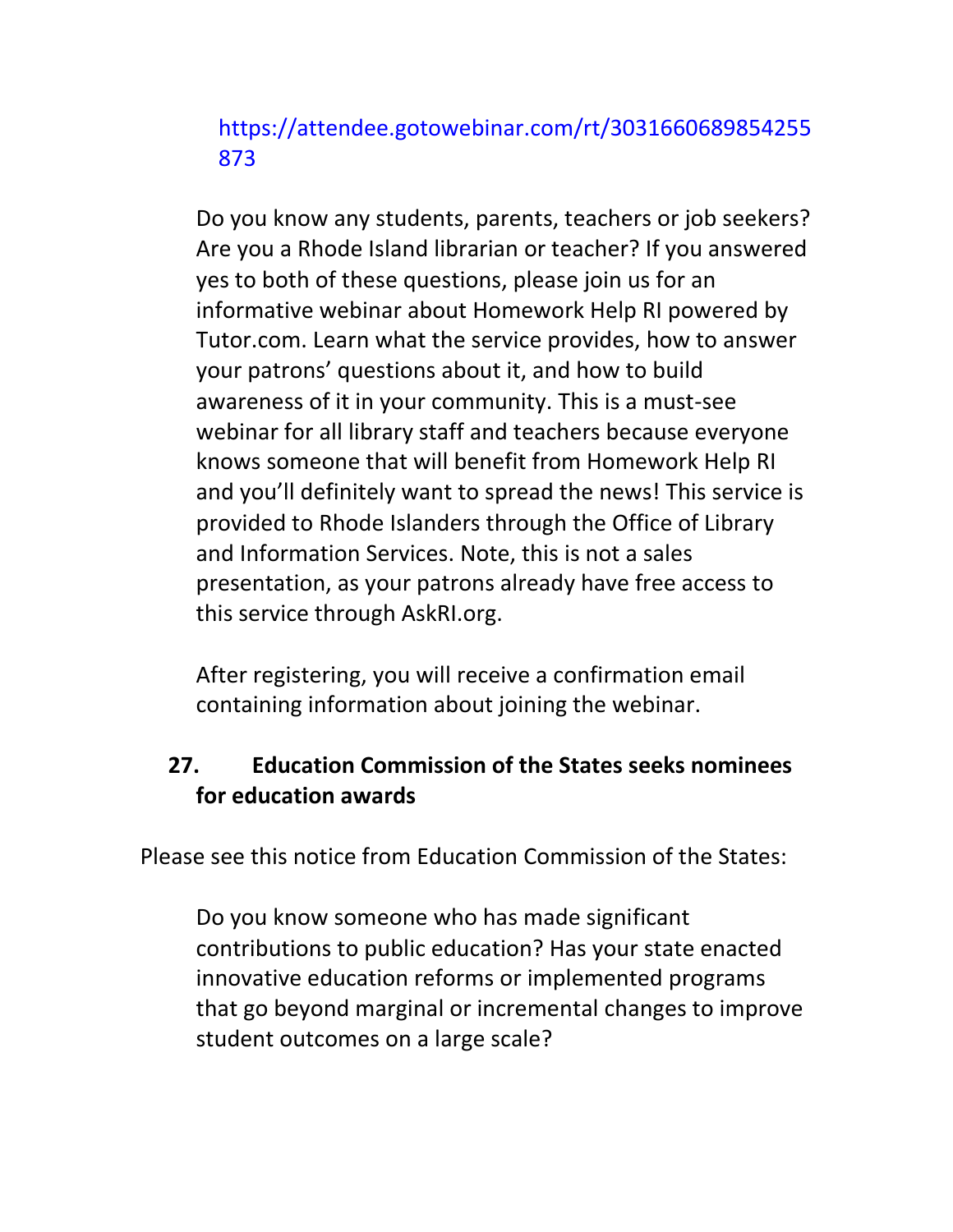Help Education Commission of the States recognize this tremendous work by [nominating a](http://cl.exct.net/?qs=36c0269fa9994526b7e7e77f5c6f47ac289b03ddd9f281a4d28b4f6927c35166)n individual, state, or organization for one of our prestigious awards!

The *James Bryant Conant Award* recognizes an *individual* for outstanding contributions to American education. Established in 1977, the award is one of the most respected honors in the education community.

The honor is bestowed upon individuals who have demonstrated a commitment to improving education across the country in significant ways such as:

- Provided leadership on groundbreaking task forces or committees.
- Published works or conducted research that profoundly influenced thinking on public education in the United States or had a substantial impact on policy.
- Shepherded groundbreaking education reform through the legislative process.
- Demonstrated exemplary service as a public figure or elected official deeply involved in improving education for all.

The *Frank Newman Award for State Innovation* recognizes *states and territories* for enacting innovative education reforms or implementing innovative programs that go beyond marginal or incremental changes to improve student outcomes on a large scale.

This award is presented to a state for policies, programs, or initiatives that: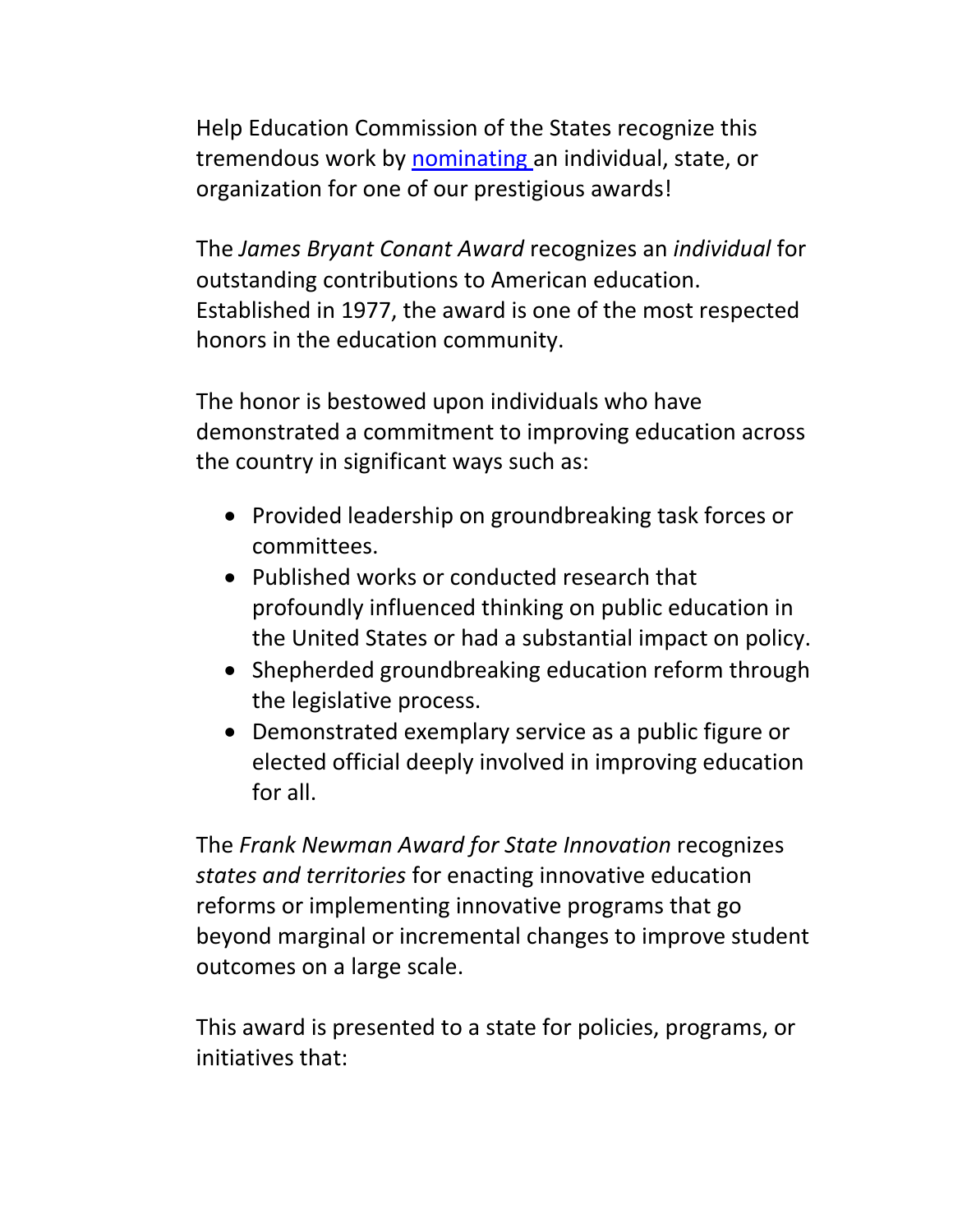- Are replicable and hold valuable lessons for other states.
- Are bold and courageous, including new approaches designed for large-scale impact, or existing approaches with evidence of significant impact on student achievement in the state.
- Have bipartisan, broad-based support from stakeholders to ensure sustainability.

The *ECS Corporate Award* recognizes a *for-profit corporation, nonprofit organization, or foundation* that has demonstrated a sustained commitment to improving public education in the United States.

The ECS Corporate Award is presented to organizations or companies that:

- Support improvement that is consistent with ECS' mission and priorities.
- Support promising practices to improve student outcomes.
- Enjoy broad-based support in the states or communities in which they operate.

Please take a moment to [nominate](http://cl.exct.net/?qs=36c0269fa999452646f7150dbf155b1f7b24ac1e518afaaaa2881a213b33dd49) a worthy individual, state or organization. Click here to complete the short nomination form by **October 30**.

Thank you for helping us honor the hard work being done across the states!

#### *RIDE will post this field memo on Tuesday, at:*